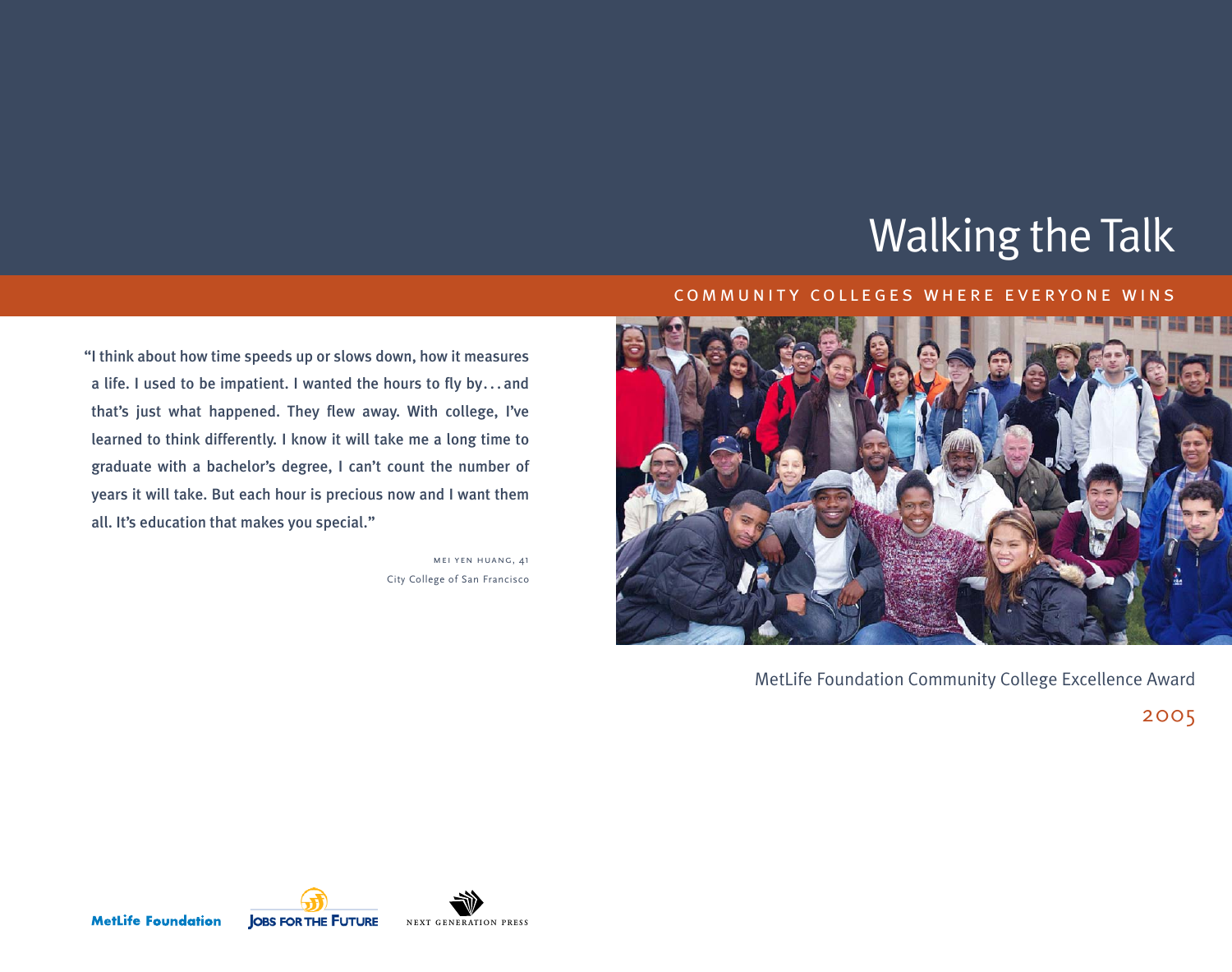### Recognizing Excellence in Community Colleges

The **MetLife Foundation Community College Excellence Award** recognizes the crucial role that community colleges play in helping underserved youth and adults meet their educational and career goals. The award celebrates colleges that demonstrate a singular, institution-wide commitment to low-income students, first-generation college-goers and working adults.

From the eighty-eight colleges that applied for the 2004 MetLife Foundation award, seven finalists were chosen. Two took top prize: **City College of San Francisco** and **Community College of Denver**. The other finalists were: Albuquerque Technical Vocational Institute, Bunker Hill Community College, San Jacinto College North, San Juan College, and Tallahassee Community College.

Through determined leadership at all levels, an attentive eye and ear to the needs of their students and communities, and a culture that uses data to inform continuous improvement, these seven community colleges inspire us all. We applaud their passion and success at meeting their communities' unique learning needs.

Jobs for the Future, which has managed the MetLife Foundation Community College Excellence Award since its inception in 2001, asked its colleagues at Next Generation Press/What Kids Can Do to gather the voices of staff and students at the 2004 award-winning colleges to disseminate their experiences more widely. *Walking the Talk* presents the compelling stories of administrators, faculty, and staff working together to help students succeed—and of the students they motivate, challenge, and support.

| TABLE OF CONTENTS                        |    |  |
|------------------------------------------|----|--|
| Introduction                             | 1  |  |
| We're all missionaries here              |    |  |
| Reaching Out and Moving Along            | 5  |  |
| Turning possibilities into plans         |    |  |
| <b>Constant Invention</b>                | 17 |  |
| Innovations rooted in practice           |    |  |
| <b>Collaboration in Real Time</b>        | 25 |  |
| Making cooperation and reflection a norm |    |  |
| An Arm Around                            | 31 |  |
| Tailoring support to student needs       |    |  |
| <b>Description of Finalists</b>          | 38 |  |
|                                          |    |  |



# Introduction

he community college star has never shone so brightly. As the need for higher education increases along with tuition costs at four-year universities, student enrollments have soared; almost half of all Americans who enter higher education do so at community colleges. Open admissions are attracting students with pressing and diverse interests, and the necessary entrepreneurial spirit of these colleges has grown even more striking. If community colleges have been one of higher education's bestkept secrets, the secret is out. **T**

Still, the biggest challenge facing community college faculty and students remains unchanged: forging success in circumstances of scant privilege. "We're all missionaries here," says Christine Johnson, President of Community College of Denver (CCD). As in most community colleges across the country, 60 percent of CCD students are the first in their family to go to college. Around the nation, low-income, immigrant, and minority students of all ages account for an increasing share of community college enrollments; to earn their credits, most must juggle work and family, often surmounting poor academic preparation or language barriers. It doesn't take extensive research to know that these students have needs as great as their promise.

Expectations for student outcomes have swelled, too. For years, the statistics traced a story of failure as much as success. Just under four in ten first-time students entering a community college in the 1990s obtained a certificate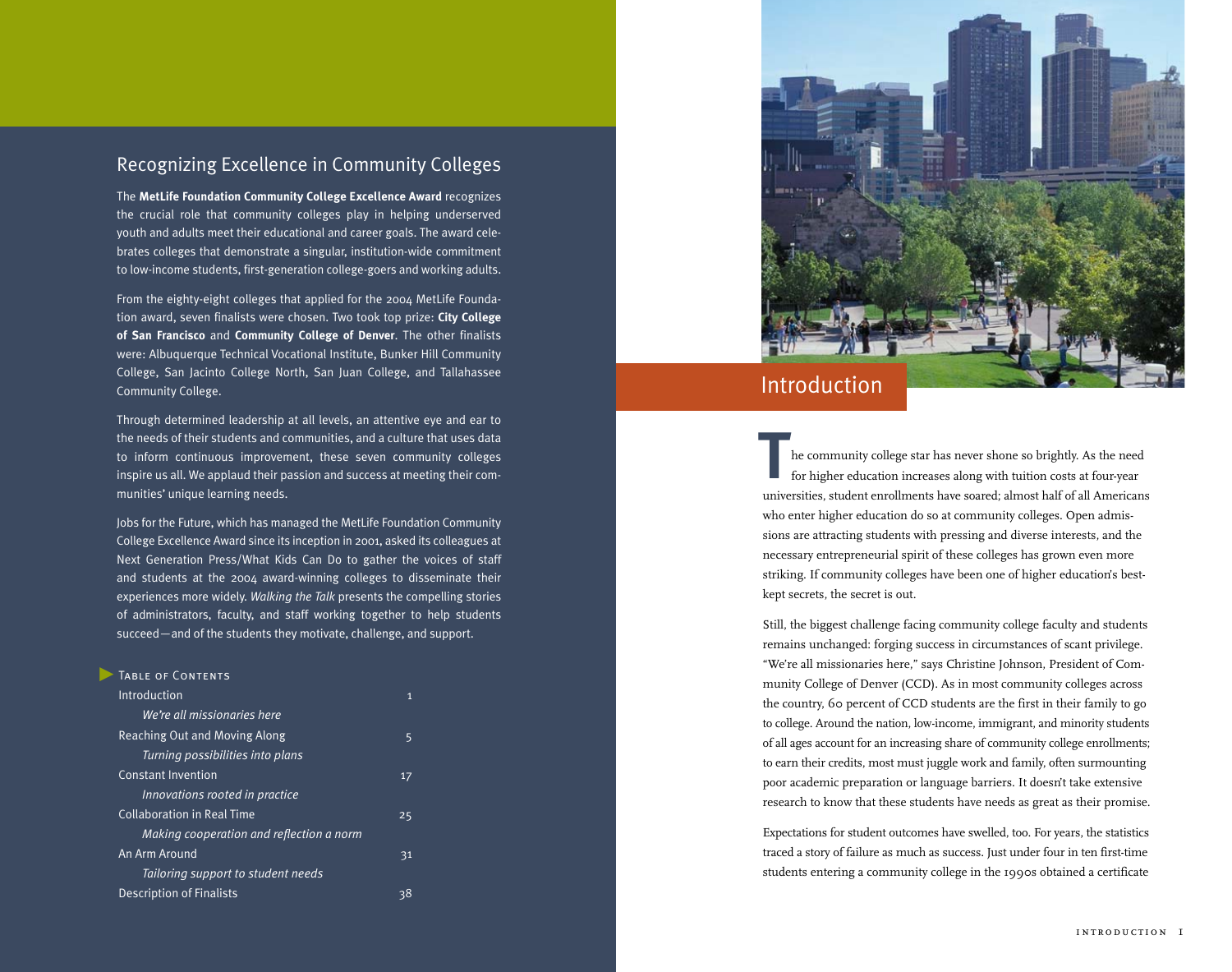or an associate's or bachelor's degree within six years. Race has consistently shadowed completion rates, with white and Asian students often outpacing African American and Hispanic students by more than ten percentage points. Now, numbers like these rightly get a second and third look. For the 11.5 million students who attend this country's nearly 1,200 community colleges to achieve their dreams, those colleges must hold themselves to the yardstick of improved retention and advancement.

Ironically, the rising hopes and pressures for community colleges frequently coincide with diminished state funding. Community colleges have long struggled to make do with little, but the squeeze grows steadily tighter. While enrollment at CCD grew 20 percent in 2002–2003, state support shrank 30 percent. The state reimbursement formulas that fund community colleges rarely factor in the additional costs of educating students who lack academic preparation. "We're like our students," CCD's Christine Johnson says, "working our hardest to triumph over challenge." Around the nation, community colleges brace themselves against the same challenges, and cheer for every triumph.

#### **good practice**

A growing body of research has emerged on what helps underserved youth and adults enter and advance in postsecondary education. Based on this research, MetLife Foundation identified the following criteria for its award:

- Targeted, aggressive recruitment and outreach
- Programs, curricula, and schedules that respond to the realities of working students' lives
- Academic, social, and financial supports that are accessible, timely, and, when needed, intensive
- Smooth transitions at critical junctures—from high school to college, noncredit to credit, certificate to full-time, two- to four-year institutions
- Developmental and English as a Second Language (ESL) offerings that move students quickly and successfully through a coherent set of programs and courses
- Business and community partnerships that develop new skills and opportunities for working adults.

Exemplary colleges—like 2004 award winners CCSF and CCD—start with this knowledge about good practice and then add a commitment to tracking the outcomes of strategies and innovations, especially among traditionally underserved students, using the data to make informed decisions. The highest praise goes to easy-to-use data systems that help faculty and staff in their daily work. "It's a new era," says Robert Gabriner, Dean of Research, Planning, and Grants at City College of San Francisco (CCSF). "Gone are the days, I hope, when if you were faculty, data was a weapon to hurt you, and if you were administration, data bolstered decisions already made behind closed doors."

Not surprisingly, the campaign to increase excellence within community colleges also emphasizes several fundamental truths about institutional change. In any such endeavor, the entire institution must make a priority of improving outcomes. It must create a continual cycle of planning and assessment, and it must align its mission, strategies, programs, and budgeting.

To succeed at this, the best community colleges rely on leadership at every level of their enterprise, with administrators, faculty, and staff sharing a sense of purpose and focus. They collect, discuss, and analyze data on student outcomes, continually adapting programs to better support student learning. They break down the "silos" in the institution, collaborating across traditional boundaries to serve students at every stage of their educational journey. Finally, they use key research findings to guide not just strategies for change, but also budgeting and resource allocation. At every point, what these colleges say aligns with what they do.

### **words into action**

As with all ambitious change efforts, translating grand words and intentions into enduring innovations requires painstaking work from all parties involved. "All my life, I've had dreams, but I didn't know the steps," as ESL student Mirna Luna, forty-four, put it. "Now, I have a concrete plan and the will to follow it. I can't be stopped."

The two community colleges whose faculty and student voices fill these pages share Mirna's determination. City College of San Francisco and Community College of Denver are far from alone in their institution-wide commitments to underserved students, but they have developed distinctive cultures of invention and practice that make them gateways to success rather than revolving doors to disappointment. They exemplify the qualities MetLife Foundation aimed to celebrate when in 2001 it launched its Community College Excellence Award.

At first glance, the two colleges could not look more different. Over 106,000 students attend classes at City College of San Francisco. Its ten campuses and 150 other sites take root in the city's vibrant and diverse neighborhoods and commercial establishments. At the Fort Mason campus near the Golden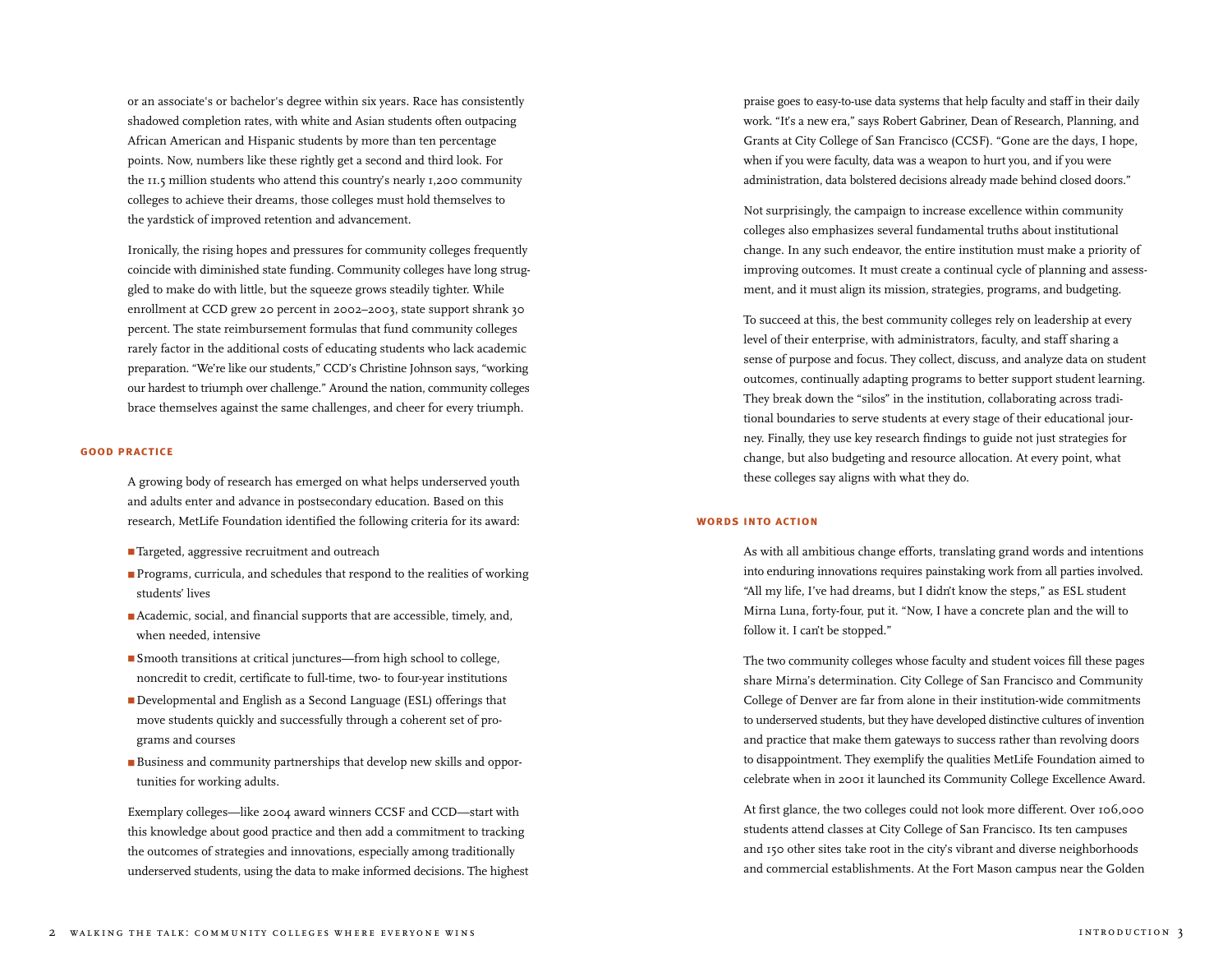Gate Bridge, students aged nineteen to fifty crowd the building's many art studios. At the Chinatown campus, two young Asian women are comparing the homework loads of credit versus noncredit courses, while an elderly Chinese husband and wife sit close together in a corner, waiting for their naturalization class to start. These are typical CCSF students, 44 percent of whom are English language learners and 34 percent of these Asian. Eightyeight percent of CCSF students are twenty-two and older.

Community College of Denver, by contrast, has the tone of a busy metropolitan workplace, at once modern and utilitarian. It shares its main campus with

# "I get the feeling that at this college they want everyone to be a winner."

University of Colorado at Denver and Metropolitan State College of Denver, creating a large higher education "complex" near the city center. Of its 14,000-plus students, 41 percent are white and 48 percent African American or Latino; reducing the gap between white and minority student achievement has become a top priority. Here the student body is younger, with 47 percent twenty-four

and under; two thirds are first-generation college students. CCD's president, appointed in 2001, had worked as a teacher, principal, and finally superintendent in the Denver area, and sees outreach to the city's high school students as vital to the college's and city's future.

Regardless of their differences, both of these colleges embrace large goals and thirst for excellence. They shine, however, in how they "walk the talk." They reach out aggressively to students and then move them along, creating and adapting programs to students' needs, rather than vice versa. They prize invention, collaboration, and integration; they bring passion to their work and coherence to complexity. They turn data into action. They sweat the details. And they know that most of their students need an "arm around" if they are to persevere and meet their goals.

The voices that follow provide a vivid glimpse of how such commitments affect the people who work and learn at these extraordinary institutions. Administrators, faculty, and counselors speak of the challenges of breaking old patterns and making new ones, evaluating what works and adjusting for what does not. Despite their difficulties and constraints, they describe deep satisfaction at helping students find their way to better opportunities in education and the labor market. And that pleasure and pride are echoed by what students say, as well.

"So many schools sort students into winners and losers," says Hazel, a high school senior in Community College of Denver's dual enrollment program. "I get the feeling that at this college they want everyone to be a winner."



# Reaching Out and Moving Along

*If we're not growing, not reaching out to urban students who need us most, not preparing them educationally the very best we can, then what are we doing? This is our mission.* 

> *Dianne Cyr,* Director of High School/Early College Partnerships, Community College of Denver

#### **turning recruitment on its head**

Rather than wait for students to find them, today's best community colleges energetically seek out students, especially those who may not have considered higher education. They hold "awareness fairs" throughout the community, post information in prominent locations, partner with local organizations that may include potential students, and send recruitment letters to students who come to their attention. Community College of Denver and City College of San Francisco employ these strategies, too, but often with a twist. Community College of Denver, for example, sends student "ambassadors" to recruit in community venues like a night-time youth center whose music, recording, breakdance, and computer graphics studios exert a big pull.

At City College of San Francisco, the college sometimes tailors courses and programs specifically for potential students it notices—perhaps when sorting through data, or from focus groups, or out of the corner of the eye. Staff at one campus observed that many of those standing in line to register for ESL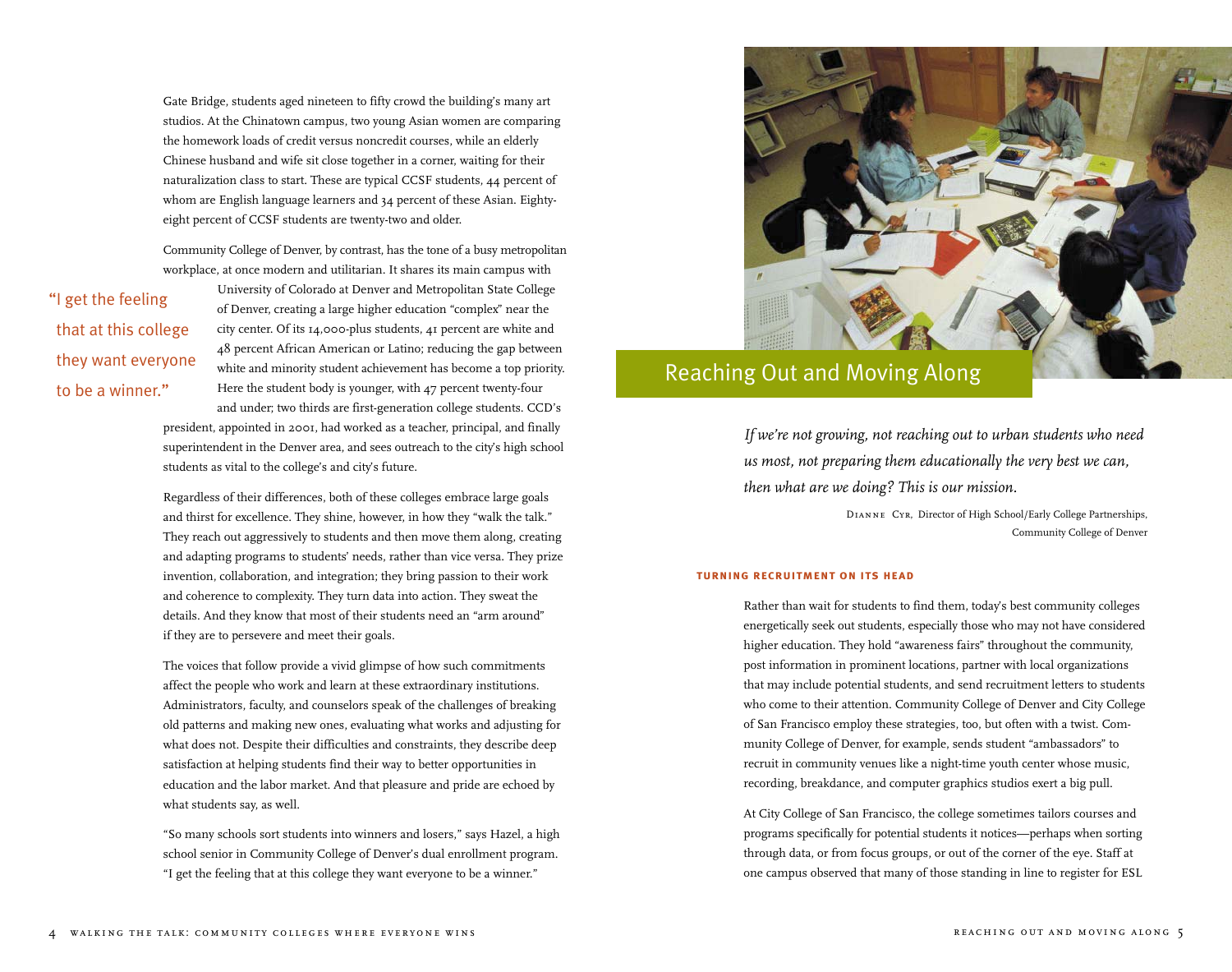courses wore dirt-covered construction boots and were complaining about parking their trucks, so CCSF decided to create a program (with parking) specifically for construction workers. Sometimes students recruit the college, rather than the other way around. When new biotechnology companies began setting up shop in San Francisco's economically disadvantaged Mission Bay neighborhood, residents asked CCSF to help them gain entry-level jobs or internships there.

"We never create programs out of an abstract idea we cook up," says ESL Dean Joanne Low at CCSF, "but out of a need we recognize in the community, as we walk the streets, talk to residents, field inquiries from potential students. We're not a stand-alone institution. We keep our eyes and ears close to the community and get our ideas from it."

# "We never create programs out of an abstract idea we cook up, but out of a need we recognize."

Sometimes these colleges put extra resources behind a particular category of student they seek to serve. Community College of Denver launched an institution-wide campaign to reach down into high schools and create dual enrollment opportunities. Faculty members teach courses at the city's high schools, high school students take classes on campus, and the college has helped start two new "early college high schools," where students graduate

from high school with college credits in hand. For Christine Johnson, CCD's president and former Denver school superintendent, the campaign mixes pragmatism and idealism.

Why wait until Denver Public School students have a diploma and come here only to spend their first year or two in developmental education, when we can get them ready for college while they are still in high school? Why wait until they have dropped out of high school and then work so hard to win them back, when we might have kept them engaged all along? Our high school students deserve better.

In this campaign, everyone benefits. Dianne Cyr, who retired as CCD's vicepresident but returned to direct the college's high school and early college partnerships, notes:

High school teachers find themselves teaching alongside college faculty. Students who never thought they were college-bound get to experience college first-hand and start taking school more seriously. High school graduation rates go up. The state of Colorado doesn't need to import so much brain talent;

# City College of San Francisco

Over 106,000 students take credit and and business partners in hospitality, health<br>noncredit courses at City College of care, child care, construction, food service, San Francisco's Ocean campus, nine neighborhood campuses, and over 150 other sites. Although CCSF is huge, its leaders have charted a clear direction for the institution through strategic planning that guides program development, improvement priorities, a college-run trailer for literacy classes. and budget decisions. The college collects data on program performance and student tion of immigrant students among Associate's outcomes routinely and makes it available degree-earners has risen steadily, reaching to college faculty, staff, and others through a web-based Decision Support System. In students who transfer to four-year institu-2003, the college completed a five-year tions has increased 63 percent in five years. strategic plan, identifying eight priorities that guide the college.

Francisco's diversity. About 40 percent of new students take the English as a Second largest department, serving as many as new students in degree and certificate programs are first-generation college-goers; 75 percent require at least one pre-collegiate developmental education course.

education program to serve the city's immigrants. At one end of the spectrum, the college provides ESL citizenship classes: 90 percent of students pass their naturaliza-over the past four years, enrollments have tion exam. At the other end, vocational and ESL programs help foreign-born doctors, dentists, engineers, nurses, and other professionals improve their English, gain valid credentials, and find employment in their fields. In between, diverse programs serve cates. CCSF's transfer rate places it among students with different language needs and educational goals. Innovative Vocational ESL about 1,200 students a year advance to fourprograms—established with local community year colleges, a number that is steadily rising.

noncredit courses at City College of care, child care, construction, food service, and other growth industries—enable students to move quickly into employment and, potentially, move up. Near the Mission campus, predominantly Hispanic day laborers who do not get work on a given day can go to

> The results are impressive. The propor-49 percent in 2001. The number of ESL

The CCSF student body reflects San its counseling department into separate Language placement test, and ESL is the center served 12,000 students for an aver-25,000 students a year. About half of the Early Alert system for new ESL students hav-CCSF has developed a sophisticated locations across the city customized to meet Other CCSF innovations have improved student retention. The college reorganized groups tailored to new students, continuing students, and transfer students. A tutoring age of twelve hours each in fall 2003. An ing trouble in developmental courses has doubled course completion rates in classes where it is in place. CCSF offers classes in evenings and on weekends, with times and the needs of particular groups of job seekers and students.

> While state funding has declined steadily risen. Despite these pressures, the college is making steady progress on many of its key performance benchmarks. Student success in credit courses is rising, as is completion of vocational courses and occupational certifithe top community colleges in California: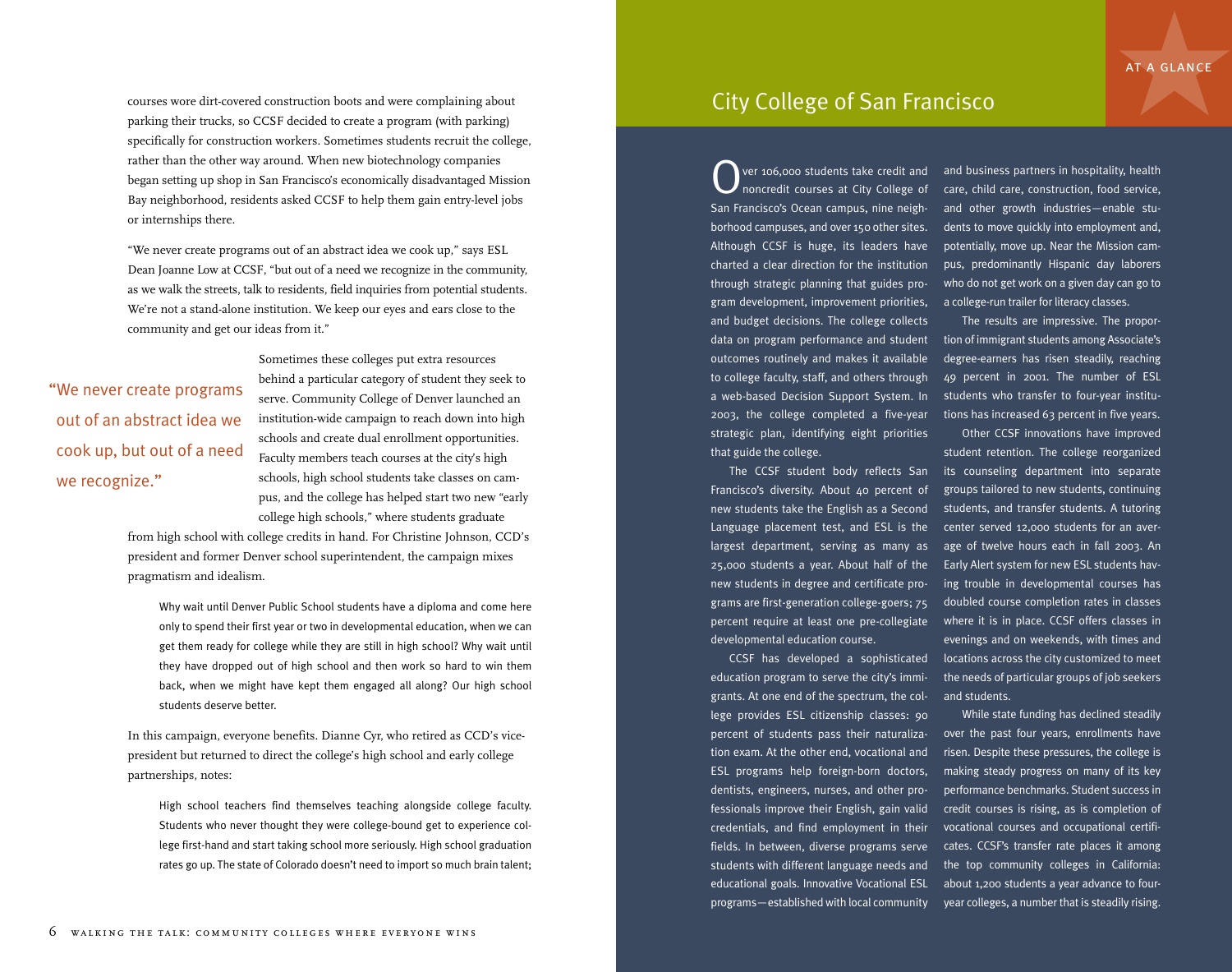currently, only 37 percent of the state's high school graduates go on to college. And to the CCD faculty who consistently complain that their students aren't prepared, I say, "Here's your chance to turn this around."

The data systems at both CCD and CCSF help staff keep close tabs on what these recruitment efforts yield. How many of the high school students in dual enrollment programs actually end up enrolling at CCD? How do they fare the first year? Which community awareness fairs produce the most enrollments? Both colleges can see their data in extraordinary detail. For example, the Denver student who recruited at the local nightspot for youth made 90 "contacts" over six months, with half labeled as "intensive." Of these, thirteen ended up enrolling—a remarkable 29 percent yield.

### **multiple pathways, plans in hand**

Like the countless train tracks leading out of Grand Central Station, the course listings at many community colleges can make a student's head spin. And students face even more daunting challenges if they do not speak English well, have not attended school for years, or fear they do not belong in college in the first place. First they must find the "right" track, then stay with it to their destination, and finally make something of where they land.

Poor choices and dead ends extract a large toll on community college students. They can leave students discouraged at spending modest financial resources on credits with no use. For those who do earn their degree, a wrong turn can add years to the accomplishment. Community colleges determined to do better by their students offer multiple starting points, multiple destinations, and crossovers along the way. "It should not matter where you enter," says CCSF's Joanne Low. "And students should never have to exit one system to enter another or retrace their steps."

Often success depends on the ease with which students can combine or cross pathways and the communications they receive about options. For example, each of the eight major campuses at CCSF offers ESL classes. Both credit and noncredit ESL classes are offered at three of these campuses so that students need not move to another campus to transition from noncredit to credit. Campuses are linked to one another, but are also sufficient unto themselves. Lower-level courses keep prerequisites to a minimum, so that ESL or developmental students can take "regular" courses in areas where they are up to speed. Eye-catching brochures and fliers fill the spaces where students gather. Online surveys help them identify interests and then map them to

### Community College of Denver

Community College of Denver serves<br>more than 14,000 full- and part-time more than 14,000 full- and part-time students on its main and branch campuses. It is the most ethnically and racially diverse higher education institution in Colorado, with 58 percent minority enrollment, primarily Hispanic and African American. Over 60 percent of CCD students are first-generation college-goers.

CCD is recognized nationally for addressing the attainment gap between white and minority students. In 1990, college leaders made a commitment to eliminating variances in persistence and degree completion. Changes in student advising, developmental education, and student support services pushed the percentage of graduates from minority groups from 20 percent in 1987 to schools as freshmen. 50 percent in 2002.

Self-reflection and continuous improvement are built into the fabric of the college. A cross-functional, college-wide team meets monthly to identify barriers to student success and recommend solutions to the President's Office. Action research by faculty sets jobs with high retention rates, and a dislopriorities for improving practice.

CCD has pursued expansion aggressively in recent years, determined to degree programs. increase its visibility and impact. Despite a nearly 30 percent budget cut since 2001, CCD mitment to expand its services to two enrollment climbed 20 percent in 2002-03.

is the integration of instructional innovation with case management and support services. For "gatekeeper" classes that present serious barriers to success in degree programs, the college has introduced learning communities that provide under-prepared students with extra academic support. Case management, pioneered in the college's First Generation Student Success program, has been

expanded college-wide. All students are assigned an academic adviser upon admission, with many low-income and minority students receiving additional advising.

These and other supports make a difference. For example, retention in gatekeeper biology classes is 87 percent. The completion rate in developmental education programs, enrolling 44 percent of CCD students at any given time, is 70 percent. About three-fourths of developmental education students earn a C or better in college-level English composition and algebra courses. Degree and certificate completion rose 14 percent from 2002 to 2003, and students who advance to four-year colleges from CCD perform better than those who enter those

CCD has a long history of innovative partnerships with local industry and governments. Examples include: an online LPNto-RN Health Academy, a short-duration skills development program that has placed more than 250 low-income individuals in cated worker program that has trained hundreds of older students in certificate or

The cornerstone of CCD's achievements students in Denver high schools. CCD has CCD recently made an institutional comimportant groups: out-of-school youth and one of Colorado's largest GED instructional programs, and new short-term training programs for out-of-school youth are giving seventeen- to twenty-one-year-old dropouts their first taste of college. A pilot initiative provides individualized learning, mentoring, and support for high school students who might otherwise not be ready to succeed in college.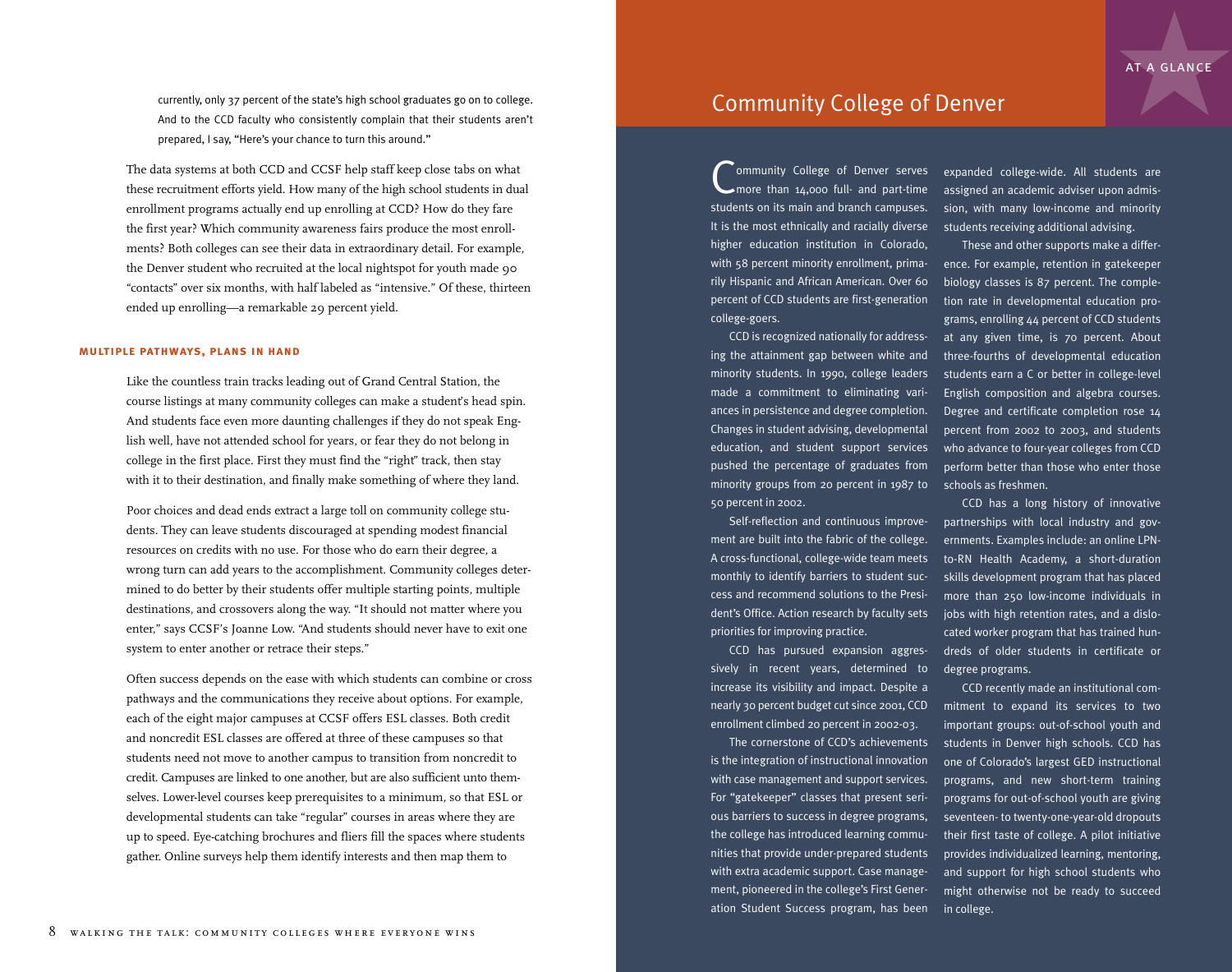relevant courses and career possibilities. Counselor Patty Chong-Delon explains:

Students come to us with various goals, such as transferring to a university, vocational training, personal enrichment, upgrading job skills. Some students feel a need to be here, but don't know why. The abundance of information at the college reflects the abundance of opportunities available, and it's essential that students be aware of these possibilities.

Just as important, students must turn these possibilities into plans. "It's our job to help our students think ahead," adds Chong-Delon, "to help them expand or change direction as they grow in confidence and ability."

Community College of Denver assigns every incoming student an adviser from the faculty, staff, or advising center. And CCSF wants each student taking credit-bearing courses to have a plan. One of the fliers around campus carries the headline: "Got A Plan?" It continues:

If you don't currently have an educational plan, you need one. Studies have proven that students who have a clear educational goal and can see a clear path to that goal are much more likely to: attend class regularly, complete assignments, and complete their courses regularly. Even if your goal right now is as vague as "get an A.A. degree" or "transfer to a university," having a plan is one sure way to achieve that goal. Right now is the best time to develop an educational plan with a counselor.

Students entering a CCSF counseling office will likely find a mini-catalog titled *What's Next*? describing tuition-free noncredit courses, from microcomputer business applications to sign language, for students finishing ESL levels 7/8. A chart matches interests on the left with course divisions on the right. It will lead a student interested in hand crafts like weaving or furniture making to classes in Consumer Arts and Science, or direct someone interested in export-import to the Business/International program.

#### **moving students forward**

Community colleges increase the chances of reaching the students who need them most and giving them a good start when they recruit energetically and thoughtfully, provide multiple entries and exits, and then help students make sound plans. Still, advancement constitutes the bottom line. Ultimately, the college must help students reach their goals, exit with new skills and promise, or continue on in college. "Our goal is to help move students

forward," San Francisco's Patty Chong-Delon asserts. "What pulls us together is that we really want to see our students progress to the next level. We help our students navigate the educational system, and we teach them to advocate for themselves."

At most community colleges, many students make their first stop at developmental education courses or, for immigrant students, ESL courses. At any one time, 44 percent of Community College of Denver's students are



taking developmental studies. About 40 percent of new students at CCSF take its placement test for English as a Second Language, and with 25,000 students yearly, ESL is the college's largest department. Seventy-five percent of CCSF students also take at least one pre-collegiate course.

Making sure that these preparatory courses lead students on and up is one of the first hurdles community colleges face. Students can easily lose their momentum at this early juncture, but both CCD and CCSF can now count enrollment in developmental education and ESL as an indicator of success. Strong curriculum, attentive faculty, and state-of-the-art learning labs provide the intensive coaching, practice, and feedback so many students need. Programs such as CCD's Early Alert system also help; ESL faculty identify stumbling students early in the semester, and a counselor meets with each to talk and listen, think through problems, and suggest useful resources.

Student advancement also may break down at transition points. For example, personal circumstances over which students may have no control sometimes keep students from registering for the next semester or force them to cut back. The best community colleges, including CCD and CCSF, connect students with the basic resources they need to stay on track. Often, though, community college students stall when they have a hard time seeing their place in a career or academic ladder. Transitions test their vision and determination, and the college must act as their ally at this vulnerable point.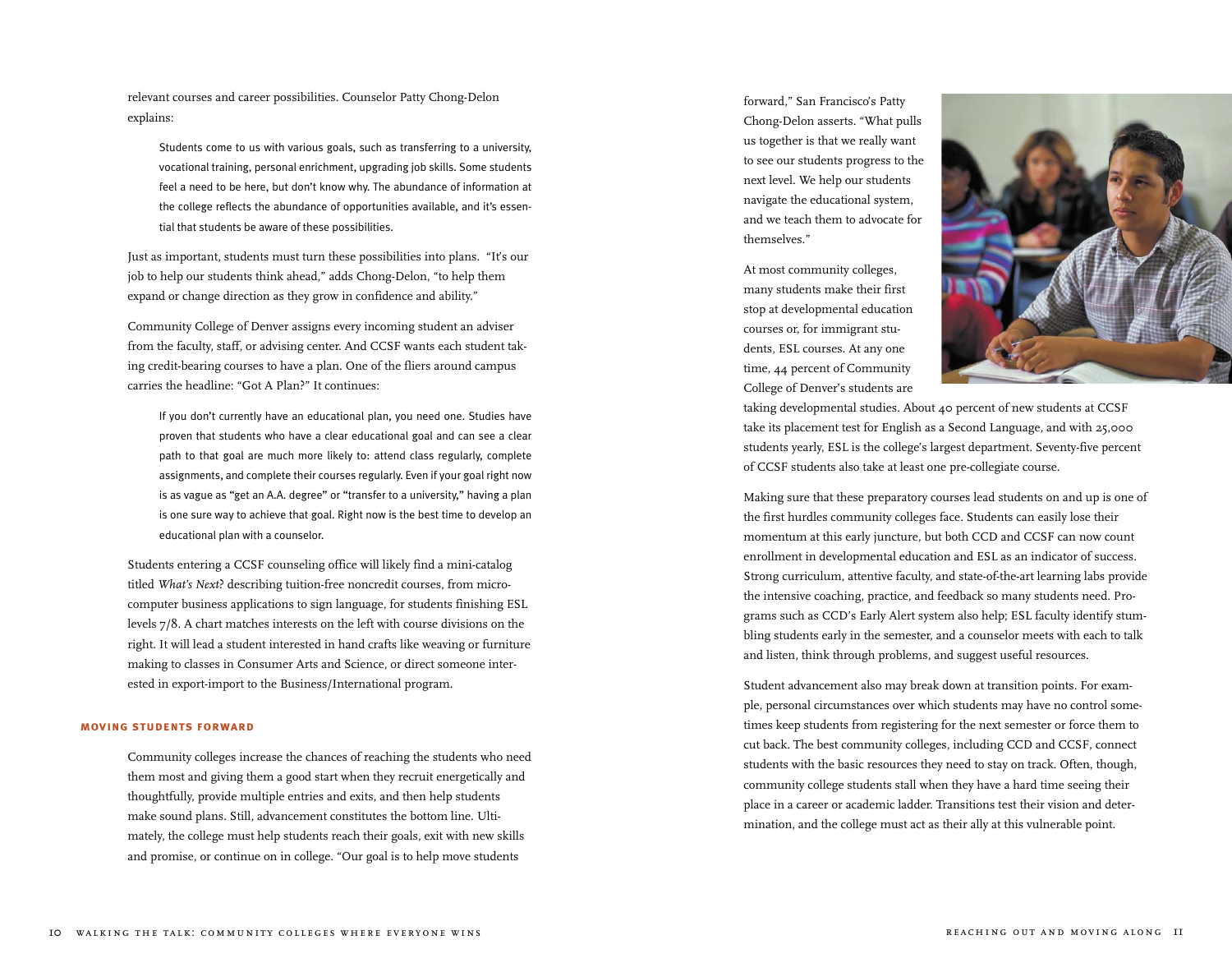Sharon Seymour, who chairs ESL at City College of San Francisco, notes:

Noncredit classes are our biggest feeder at CCSF. The majority of students come here because they've heard great things about our ESL program. It's our job to get them hooked on other aspects of the college—and to make that as easy as possible by having credit placement tests readily available at all of our campuses, by providing special orientations and priority registration.

Phyllis McGuire, the college's Associate Vice Chancellor for Workforce and Economic Development, adds:

We're always thinking about career ladders, whether it's moving a student from being a medical interpreter to a bilingual physician's assistant or from earning a certificate in the Bridges to Biotech program to being a full-time biotechnology student at UC Berkeley. Helping students negotiate these transitions takes vigilance. Often, you have to see ahead for them.

Advancement also tests the acuity of faculty and staff. For years, ESL faculty at City College of San Francisco have engaged in self-reflective assessment and subsequent curriculum revision, aiming to get the course sequence and milestones right for ESL students. They conduct exhaustive research, examining initial student placements, course completion rates at each level, pass rates on completion exams, the reading requirements in a variety of CCSF academic courses, and the performance of students who complete the ESL sequence and continue to take CCSF English. What they find prompts changes just as comprehensive. A department newsletter reports:

We instituted an Early Alert system, targeting sixth-week instructor referrals and multiple-repeating students. We encouraged students from our noncredit ESL program to remain in noncredit courses until they reached at least an intermediate level of proficiency. We shortened our ESL program from seven to six levels, reducing hours in the lower levels in order to add more hours at higher levels. We created a new ESL Computer Center. We replaced our required curriculum with a sequence of courses that: integrate language skills as they are integrated in content courses and the workplace; provide a more intensive language-learning experience; emphasize study skills and learning strategies at all levels, along with reading, vocabulary, and information; and prepare students for reading and writing tasks in a variety of academic disciplines. We pledged to revise our common finals so that they better measure the effectiveness of our credit curriculum and student progress through the course sequence and beyond. [Excerpted from CCSF: The Global Campus, Vol. 2, Issue 3, May 2003]

When it comes to student advancement, balancing challenge and support can be as tricky as getting the course sequence and curricula right. With so many students not acculturated to a traditional college system and its expectations, it makes little sense to put insuperable hurdles before them. But lowering the bar presents just as many problems. CCD's Michael Johnson explains:

To the extent we make arbitrary decisions or policies and draw lines in the sand, then we'll have less success with our nontraditional students. Take time, for example. We mustn't judge our students by how long it takes them to achieve a specific set of competencies, but by how well they complete them, regardless of whether it takes six months or two years. We don't drop our expectations for what we want them to achieve, we just loosen rigid notions about how they get there. When appropriate, we give second chances. If a student attends a class and makes a good effort, but isn't getting a C or better, the instructor can give them a "satisfactory progress" and they can take the course again and try to raise their grade. They still have to master the same content, but our aim is to encourage them to persevere rather than give up.

At CCSF, students may exclude up to 24 units of D or F grades through Academic Renewal if current coursework is more reflective of academic achievements. "We don't see this as compromising academic integrity," counselor Patty Chong-Delon says, "but as giving our students educational opportunities. It can make or break their eligibility for the state universities and scholarships."

At times the staff does draw the line, though. Community College of Denver has started enforcing a long-unused policy that requires students to leave if they fall below a 2.0 GPA for three consecutive semesters. Dean of Students Kim Poast explains:

When a student falls behind over an extended period, we now see this as a chance to intervene and, if other measures have failed, to encourage the student to withdraw or, at least, take a semester off. We all want to see students advance. But sometimes the best support we can give our students is helping them let go and see possibilities other than college.

Conscientious community colleges also take a hard look at differential rates of advancement within the student body. "We like to talk about the success stories, but we learn as much from the leakages," says CCD's Elaine Baker. In 1990, leaders at Community College of Denver pledged to eliminate variations between white and minority students in their persistence and degree completion. After the adjustments CCD made, the percentage of minority graduates rose from 20 percent in 1987 to 50 percent five years later.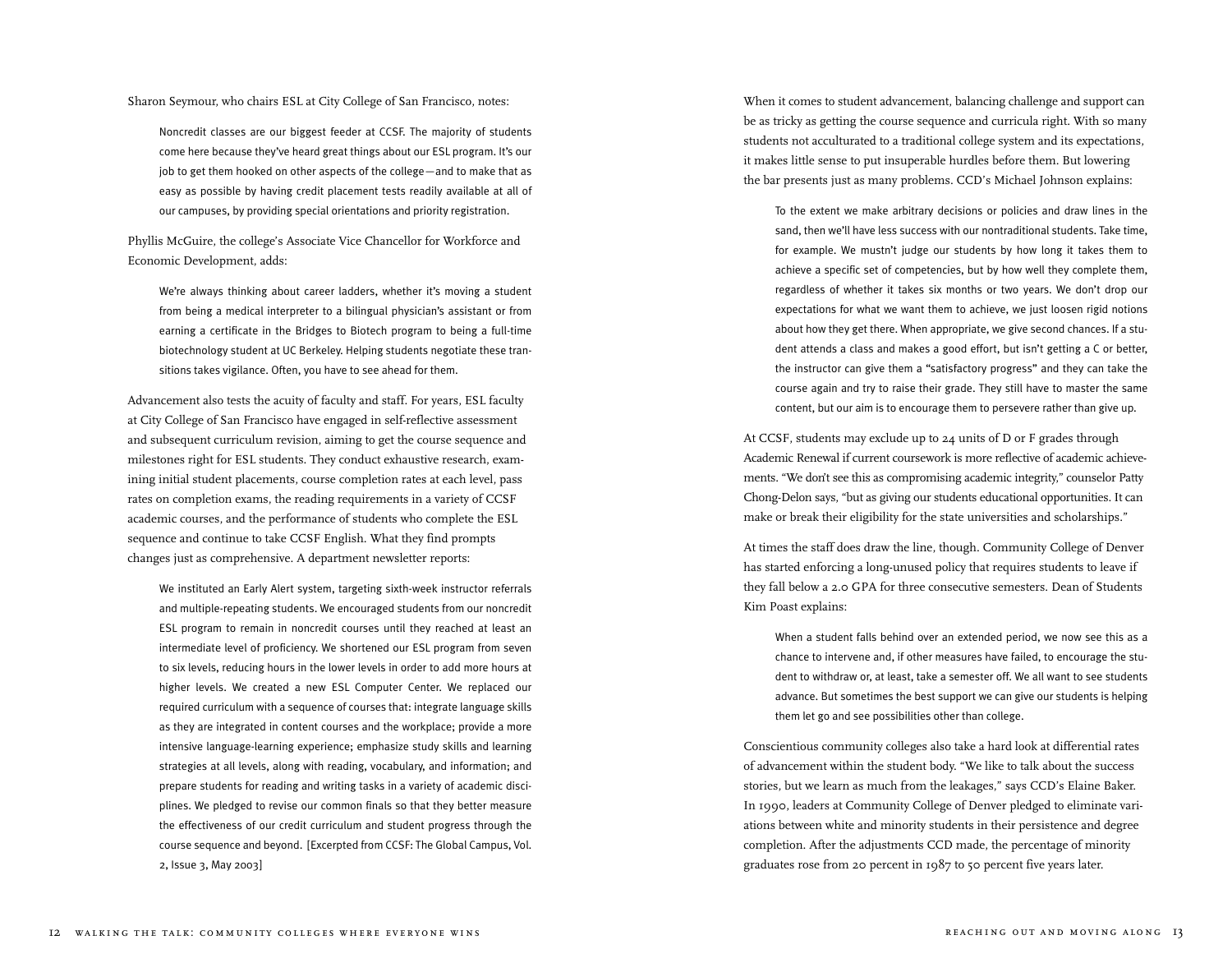### On motivation, persistence, and encouragement

What younger first-generation students at CCD say motivates them to go tocollege and helps them stay on track.

*Parents and family figure strongly in these students' drive for a college education sometimes to make them proud, sometimes to prove them wrong.*

**katie**: I've got eight brothers and sisters. I'm the first in my family to go to college. My older brother wanted to go to college, but then my father died and he had to work to support all of us. So one reason I'm going to college is for him, for the chance he didn't have.

**nicole**: Neither my parents nor by brothers and sisters graduated from high school. I want to prove I can graduate from high school—and college, too.

**valene**: My motivator is my mom. She is raising four kids, two of her own and two of my cousin's. If it weren't for her, I wouldn't keep coming. I want to help her pay her bills, but I also want to lift up her life.

**christelle:** I'm going to college to prove everyone in my family wrong. They said I wasn't what you call college material.

**DAVID:** One of the big reasons I want to go to college is to be better than my dad. He was never the type to encourage you much.

**hazel**: When someone tells you that you can't do something, that motivates you to prove them wrong.

**isaac:** Persisting has a lot to do with finding your passion. My passion is performing music. Most people don't see that as a real career; they tell me "you're smart, you should be a computer programmer." They say you're wasting your time, that only a few musicians rise to the top. "Well, I'm going to be one of them," I say back. What's that phrase, "the best revenge is living well."

**jackie:** My family supports me going to college, but I know that in the short run, they'd be better off if I was self sufficient or could contribute to the family income. What keeps me motivated is having dreams. I'm determined to soak up the fruits of this place.

*Striking out in a different direction from peers and relatives requires believing in oneself.*

**hazel**: The majority of my friends are high school dropouts, and because some of them have become successful, or think they're successful, without a college degree, they don't think college matters.

**leslie**: The focus at my high school wasn't on college. In fact, kids resented you for going to college; they took it as a sign that you thought you were superior to them.

**isaac:** It's not that my friends discourage me, but they don't believe they can better themselves, that they can take control of their future. What they don't realize is that in today's world, education goes beyond high school. I try to argue back. I tell them that it is possible to take control of their future.

**DAVID:** A lot of my friends start off in a good direction, but then they lose confidence.

**hazel:** Or they lose their way. It isn't always their fault. Things happen that you can't control, sometimes they crash down on you.

**jackie:** It's especially hard if you are first-generation. Then it's not only your friends who don't understand you or why you're striving, but sometimes it's relatives, too. They'll say, "Why are you using such big words? Have you become too good for us?"

**leslie:** Sometimes you really have to force yourself. I'm not a college person; there are days when I think, "Why don't I just get a job?" The homework is always hanging over your head, it never goes away. I think how I could just be chilling with my friends instead of stressing about school. Some days I come home in tears. But I say to myself, "Pull yourself together." There's something about getting over almost any obstacle. It makes you believe in yourself.

*A teacher or counselor's encouragement, both persistent and timely, can make a big difference.*

**DIANE:** Coming to a college campus, when you're not sure you belong there, you feel scared, you're scared to be pushed into life, afraid you'll fail, afraid you're not equipped. You need someone to be on your side.

**kim**: That's where a counselor's support comes in. They push you, they problem solve with you, they cheer you on.

**hazel**: My counselor is like an army recruiter. She's always after you. But she's also there to back you up. I was passing all of my college classes, but I was terrified that I really didn't know anything. She listened to my doubts and put things in perspective.

**kim**: With me, she kept asking me what my plans were for after high school. I kept saying I wanted to quit high school, that my plan was to *not* graduate. But for every reason I gave her, she had an answer back. I wouldn't be sitting here today if it weren't for her.

**ronnie:** One of the things that really helps a student is when their teacher encourages them. One of my teachers told me, after I'd done well on an assignment, "Some day you'll take over my job." I remember those words and how good they made me feel.

**jackie:** I'm a person who needs a lot of support. When I transferred to CCD, I signed up for Accelerated Biology. I knew I didn't want to get discouraged right away, that I wanted to believe in myself, that I was smart enough to be in an advanced class. So at the same time I signed up, I got a tutor for biology. It's made all the difference.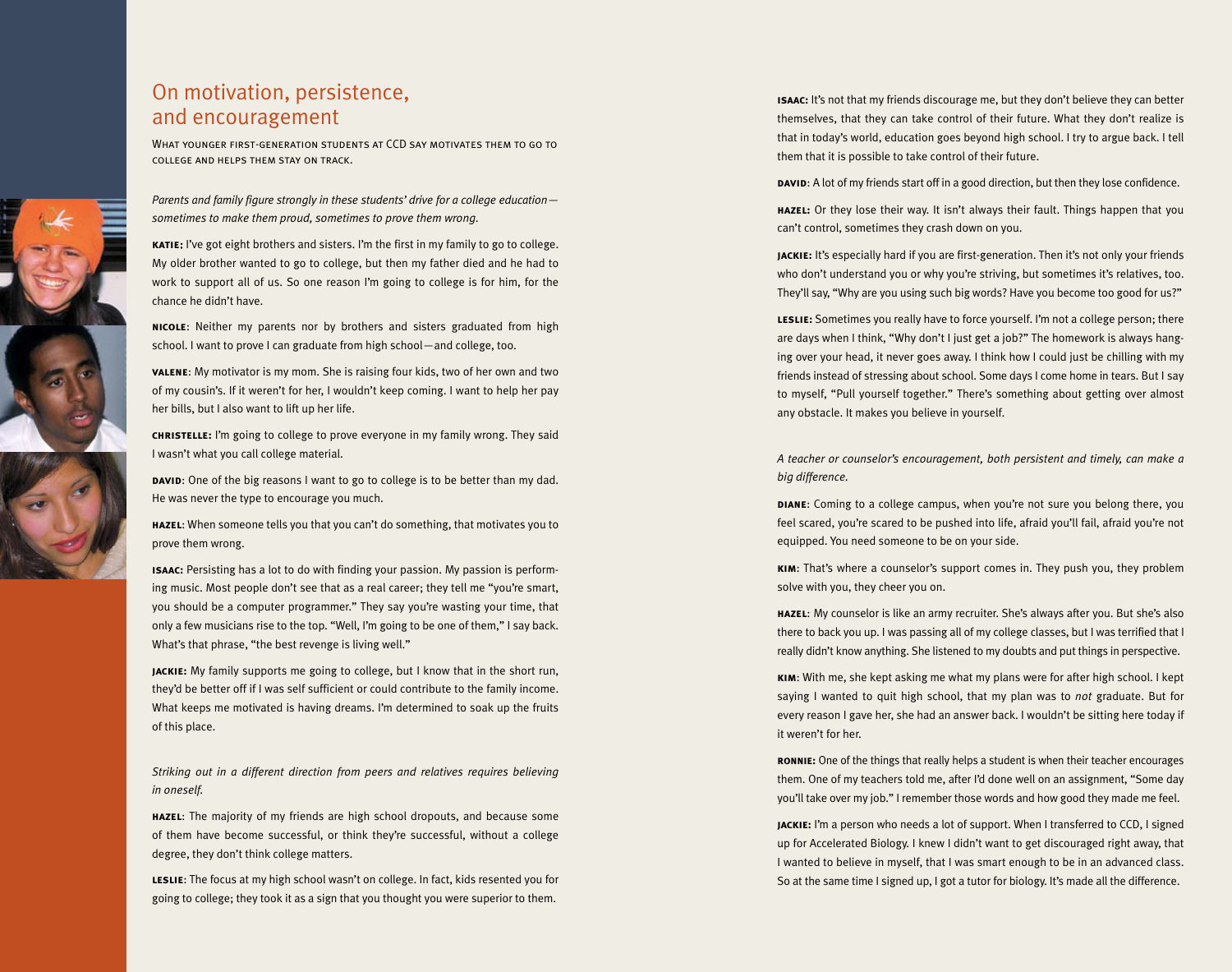#### **On the differences between high school and college**

*What younger first-generation students at CCD say distinguishes, for them, high school and college.*

**isaac:** High school has a certain format to it. So much of it is based on attendance and test scores. Here, it's knowledge that counts, especially knowledge that you can apply to the real world. Also, at regular high school, you don't get to set your own pace. Here you do, you need to know what to do to get work done, and then do it, regardless of how much time it takes.

**hazel:** Once you've experienced a college-level class, you're hooked, you want to learn more and more. High school classes are filled with busy work, copying out vocabulary words, silently reading the textbook. College work makes you pay attention and participate. You get to have intelligent conversations on an adult level, something few students experience in high school. Another thing is that here you can track your progress, you can see it. In high school it seems invisible.

**isaac:** The advice and help your teachers give you is sincere. Here, teachers aren't just concerned about how you are doing in their class, but about where you're headed in life. In high school, it's often how you did on a particular test, or how students' test scores reflect on the school that matter. It's more about the school than about you as a student. Here, I get the feeling that students come first.

**hazel:** When people talk to you and tell you you have all this potential and you don't use it, you feel like you've failed. At least that's the way it was for me in my old high school. And I did fail. I dropped out. In college, they support and push you. They're straightforward, they encourage you, but they also give you a reality check. You can't just think you know it all, you realize how much you have to learn.

**kim:** I feel challenged beyond what I'm used to, but that's good. It makes me want to rise to the occasion.

**hazel:** The magic of a college education is that it opens doors—and once you've opened a few, you never want them to close.

**christelle:** It gives you opportunities you never thought you'd have, it makes you go for new strengths you didn't know you had.

**diane:** I thought I'd never go to college, that I was broken, that my family was broken.

**isaac:** Every course, every test you pass, makes you feel better about yourself.

**hazel:** It's nice to know that you're doing it, that you're putting your own effort into it, and when you do well, you feel wonderful.

**isaac:** And what makes you feel even more proud is that you're only seventeen!



## Constant Invention

*Something new is always bubbling up. It's my job to take a look at the bubble, figure out who needs to come around the table to examine it, and then, based on this discussion, to determine whether we should do something with it or not. We never stop brainstorming.* 

*Phyllis McGuire,* Associate Vice Chancellor, Workforce and Economic Development, City College of San Francisco

#### **innovations rooted in practice**

Community colleges have always been entrepreneurial. Chronic budget constraints, if nothing else, have accustomed them to making more with less. However, the best community colleges also engage in constant invention, especially as they embrace nontraditional students, from single mothers leaving welfare to new immigrants with advanced degrees but no English. "We're always looking at our students and asking what program we can create that best serves their needs," says CCSF Dean Joanne Low.

At CCD and CCSF, inventions flow from first-hand experiences with students and community partners, as well as from the growing body of knowledge about what works with nontraditional students. Often, the innovation comes in the form of a new program, and at both these colleges the list of new and maturing programs runs long. [Examples include (from CCD) Latina Scholars, First Generation Student Success, Student Success Seminars,Early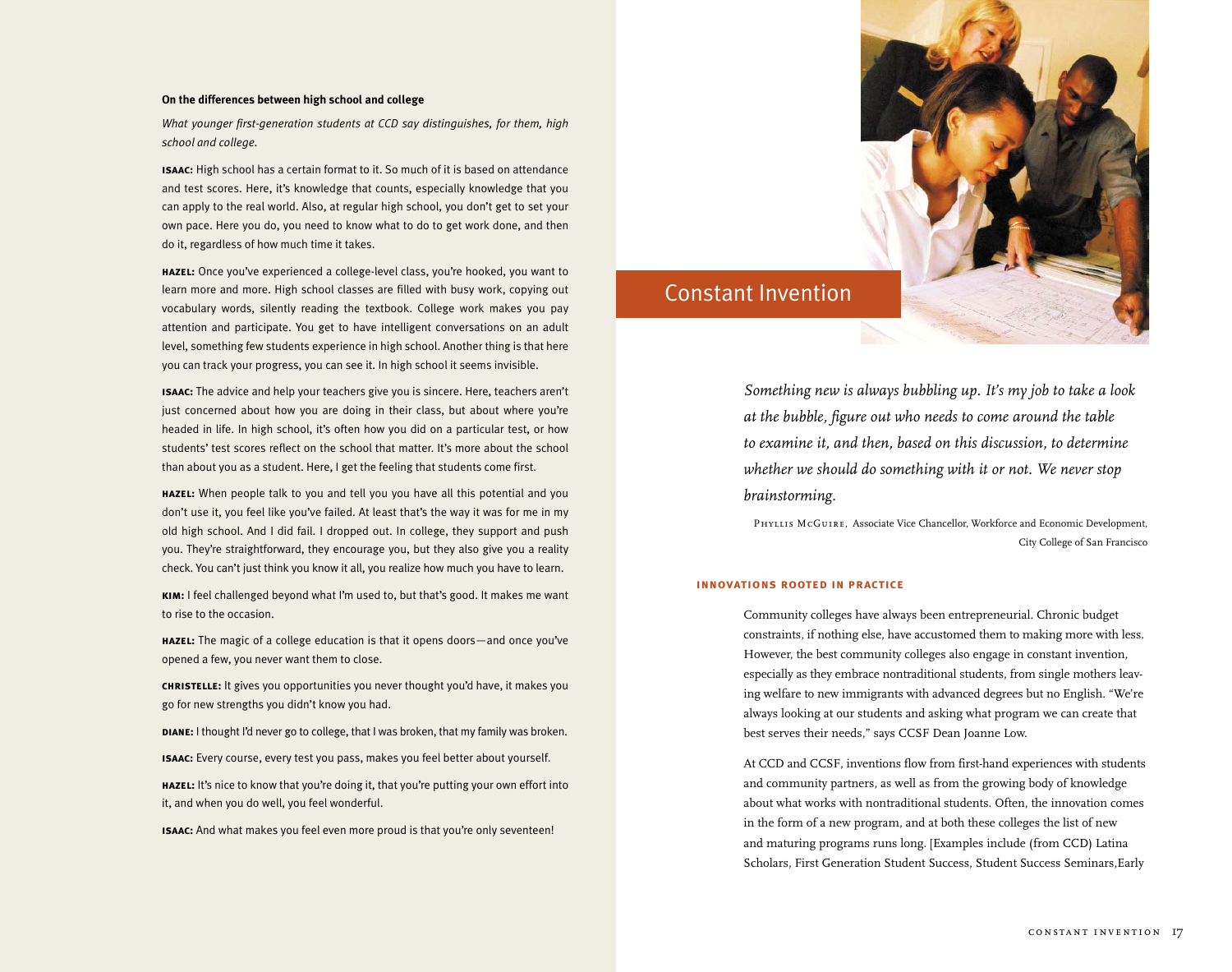College High School, Essential Skills, GED Institute; and (from CCSF) Vocational ESL Immersion Program, Project SHINE, Bridges to Biotech, Welcome Back, El Civics, Hotel Labor/Management Training Programs.]

The most successful of these programs garner local or national attention and accolades. CCSF's Vocational ESL Immersion Program, for example, was a semifinalist in the prestigious Innovation in U.S. Government Award competition sponsored by Harvard University and the Ford Foundation.

Since they are new and typically supported by "soft" funds, these programs also command close tracking and scrutiny of results. The trend line often matters most. Staff directing CCD's First Generation Student Success pro-

The more we listened to our students for whom college was a stretch in every way, the more we realized that they needed a go-to person.

gram knew they were on the right track when changes they made in response to its first year's low enrollment rate produced a 45 percent jump the following year. Other adjustments raised program graduation rates by 55 percent. When eleven hotels approached CCSF in 1994 to help them reduce tensions between labor and management, no one knew whether the hotel employees would "play." Ten years later,

over 1,600 employees have participated in the college's new Hotel Labor/Management Training Programs, and both hotel managers and employees report increased satisfaction with their interactions.

Gathering less attention, but just as important, are the smaller ways the best community colleges regularly scan for problems students encounter and then develop solutions. The head of CCSF's Chinatown campus tells one such story:

We had an office training class that included internships, and we kept finding that our students easily mastered the technical side, like filing, but stumbled socially. As we listened to the students and their co-workers, we figured out that their troubles lay with making small talk, the social glue we all take for granted. Instead of discussing, say, the weather with colleagues, they were asking them questions like, "How much do you make?," thinking it was small talk and not knowing it was actually a pretty socially taboo question. So we created a new class called "Social Communication" that teaches the art of fitting in on the job.





Michael Johnson, the Title V Training Coordinator at CCD, describes the origins of that college's case management model:

The more we listened to our students for whom college was a stretch in every way from the homeless to the economically displaced to first-generation students—the more we realized that they needed a "go-to" person. They needed someone they could turn to with financial questions; when they wondered how long studying for a particular career would take; when they had difficulties around health, child care, transportation, housing; when a dysfunctional relationship was proving crippling. It made no sense to parcel these out across a number of offices or counselors. These students needed one person they could count on—and just as importantly, to whom they were accountable. We invented the "educational" case manager position and its parameters, bit by bit, always returning to the students and their needs and negotiating the fit.

Phyllis McGuire, CCSF's Vice Chancellor for Workforce and Economic Development, explains a very different route to innovative programs. In this case, the client is business and industry (not students, at least directly), and the inventive process involves DACUM, a structured brainstorming tool used for forty years to create and update training programs around the world.

A year ago, we learned there was a demand for motorcycle fabricators in the Bay Area. We also had students we knew would be interested. We gathered together a panel of experts—mechanics and owners of small motorcycle shops in the area like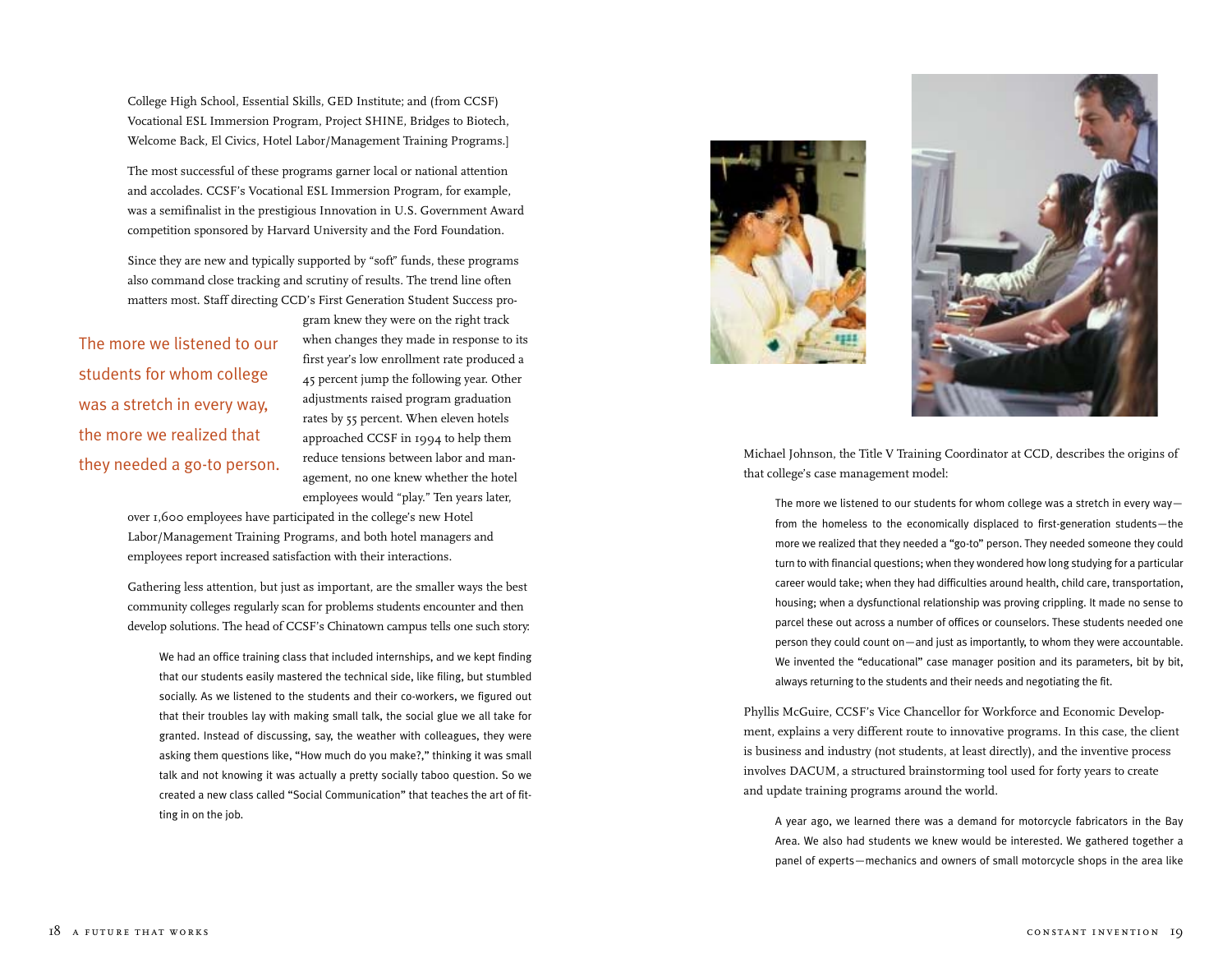Bikeyard and Hole in the Wall—and spent two days charting every duty and skill required to build a motorcycle, from design to lacing wheels to painting raw parts to repairing broken cycles. We mapped desirable worker behaviors, along with the tools, equipment, supplies, and materials required to start the program... gas analyzers, grinders, stretching machines. We identified future trends and concerns, from smog requirements to attracting young riders. We ended up with a program and a curriculum we were able to implement immediately.

The DACUM process made assessment ongoing and simple. The same panel of experts that helped CCSF create the new motorcycle training program now observes the program in action, reports on what it sees, works with staff to iron out any kinks, and hosts student interns.

#### **creating new pathways and integrating old ones**

"When we develop these programs," notes Phyllis McGuire, "we always think, how can 'a' lead to 'b' and 'b' to 'c'?" In the fluid world of community colleges, invention also involves creating fresh pathways for students and consolidating old ones.

A community health center request to CCSF for bilingual aides, for instance, grew in time into something much larger. McGuire elaborates:

The centers came to us looking for bilingual employees who could work alongside their professional medical staff. We responded by creating a course that exposed students to basic health terms, plus a general understanding of the health care system and where community health centers fit into the larger community health care system. As our students met with on-the-job success, they wanted more. We designed a certificate program, then additional courses, and finally a full-fledged transfer program that could position ambitious students to end up with a masters degree in public health.

As another example, CCSF Chancellor Philip R. Day Jr. describes the decision to create an "on ramp" to the college's highly touted Bridges to Biotechnology program, which has trained minority students from some of San Francisco's poorest neighborhoods to work as technicians in Bay Area biotech firms:

We had to respond to community demand for accessible training in biotechnology. Not doing so would have been unconscionable, particularly since CCSF is home to Bio-Link, a national center for biotechnology education and training funded by the National Science Foundation. While the Bridge program eased students into the biotechnology certificate program and dramatically increased their success, it only reached students with tenth- through twelfth-grade skill levels. A significant portion



of the residents in the area surrounding Mission Bay (the new biotechnology hub spurred on by the development of a fortythree-acre UCSF campus) had skill levels between sixth and ninth grade and desperately needed general job readiness training. The On-Ramp program, born in collaboration with SFWorks, a workforce intermediary and long-term CCSF partner, would meet this need.

Todd Ramirez, a case manager at CCD, recounts how he and his colleagues recently took two separate programs serving first-generation students and integrated them into a coherent whole. They are watching the data closely for whether the merger benefits students as they intended.

There are lots of reasons this makes sense, even if it means initial discomfort for staff. The two programs, First Generation Student Success (FGSS) and TRIO Scholars, served many of the

same students, in sequence, as they gained credits and moved from FGSS to TRIO. The approach in both was the same, including case management and learning communities. By combining them, we simplify communications and maximize resources. It will be much better for students who don't see them as discrete programs, don't care about their funding sources, and are just looking for the tools to be successful.

### **flexibility and mid-course corrections**

Finally, invention in the best community colleges calls upon a willingness to be flexible and the openness to rethink assumptions. They must treat time, for example, as perhaps their most precious commodity. Students and faculty alike balance competing demands from family to work. (Most community college faculty nationwide are part-time, holding down additional jobs or teaching positions.) Adaptations such as evening and weekend classes, satellite campuses and online courses, and shorter courses suited to working students all help students and instructors fit coursework into busy lives.

Sometimes what works best for students comes as a surprise. At CCSF's Chinatown campus, the staff has discovered that the most popular time for ESL classes is Sunday morning. "We run sixteen to eighteen ESL sections on a Sunday morning," says Joanne Low. "Many of our students work six days a week or are at the mercy of their employer and are kept late and can't get to evening classes. Sunday mornings may be their only 'free' time during the week." On the other hand, it turns out that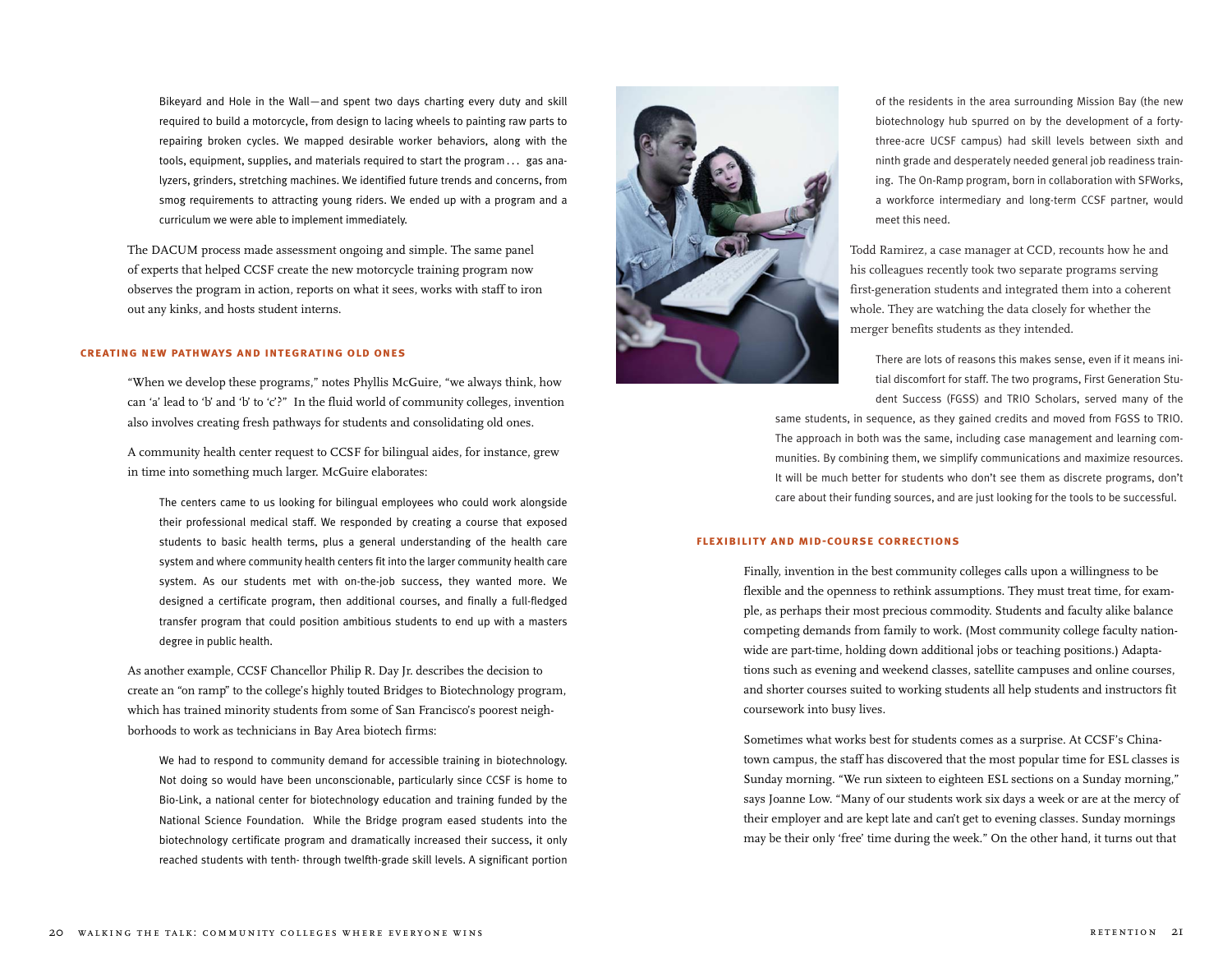### On learning English as a second language

Reflections from ESL students at the City College of San Francisco

*"I want to make friends with America."*





**yuxian cai***, 20, came to San Francisco from China two years ago. She was too old for high school and enrolled in a noncredit ESL class at CCSF's Chinatown campus. Now she's taking ESL courses for credit.*

The first few weeks I started school here, I was so nervous I would cry. In China you are given a schedule, but here you can choose, which was confusing.

Most of my classmates were older. I felt alone. After one semester, I got to know some students my age, and that helped. When I'm with ESL students, I'm not afraid to talk. But when I'm with native speakers, I'm still afraid. I'm afraid they'll make faces or laugh or won't listen. My language skills put me at the lower level of American society.

A few months ago I applied for a sales job, but I had difficulty with the questions the store manager asked me. I didn't have confidence about doing that job. When I got a good grade in my class, I thought the teacher must have made a mistake.

I want to be a teacher, but I don't want to hold my students back because of my language problems. What moves me along to speak English? Seeing my parents toil so hard in the restaurant where they work and coming home with their heads down. I want my life to be different.



**nancy guevera***, 29, emigrated from Peru two years ago. She came without any family and lives alone.*

Life here has been hard for me. Three years ago I was a midwife in Peru, I taught at a university, I planned to get my doctorate. But then my parents got divorced and other things happened. My life turned upside down. I left and came here by myself. My first job was

cleaning floors, work I'd never done before, at the bottom. I signed up for ESL classes as soon as I could, also at the lowest level. When I took the placement test, they gave me a label 1-30. I didn't know what that meant. When I received my first quiz grade and got a C, I felt terrible. I thought, maybe they placed me at the wrong level. I thought, maybe I should drop out. Then I reminded myself that I came here to reach high, not to be on my knees. I dug in and studied harder. Now I'm getting As and Bs. I gave a class presentation on Machu Picchu, my country, and the teacher said she understood every word I said. My dreams have gotten smaller. I no longer hope to get my doctorate. I hope to be a nurse in this country. But when you think about it, that's still something important.



**jia li li** *, 21, has lived in the United States, with his parents, for "one year, three months." He studied English in China for nine years, but never had to speak it, he says.*

When I first started taking classes, I was afraid of talking to other people, that I'd make mistakes. I wanted to speak perfect English, right from the start. I hoped I could fake it. But I couldn't, so I closed my mouth

and didn't say anything. One day when I was waiting for the bus to take me to school, the person next to me started making small talk. I just stood there and nodded my head. On the bus ride, all I could do was think bad about myself. Then I thought, why not take that negative feeling and use it for motivation, to make myself study harder and not give up. I think about that a lot. I have a math class, the teacher is from Russia. He has a strong accent. At the beginning of the course, I didn't know what he was talking about. Now I've got accustomed to his accent, and I'm doing well in the class. I feel like this is a success story, that my listening skills have improved. Still, you can work on your English for twenty years, and have obstacles to overcome. Being an ESL student takes patience.



**xiao yan liao***, 23, moved with her parents and sisterin-law from China to San Francisco in the past year. She had two years of English in high school in China.*

I would feel sad about myself when I couldn't communicate my thoughts and feelings. I remember when I went to the Division of Motor Vehicles and didn't know which bus to take to get there. I tried my best to

explain to the driver where I wanted to get off, but couldn't get the words out right. Fo rtunately, there was a Chinese person on the bus who helped me talk to the driver. After that I told myself, "You need to study English harder." And I did. Two months later, I was on a bus and this time I could ask the driver. I even helped another person who spoke no English.

I had a friend who was applying for a job at a health clinic, and she said I should come along. She had her interview. I sat outside, imagining myself working there, speaking to the patients. But I knew that if I really worked there, I could n't make myself understood. She came out and said, "You should apply for a job here, too." I said, "I'd never get it." <br>Still, I'm progressing. At first, I couldn't imagine writing five paragraphs in

English. But now I can turn in my humble essays. It's amazing that I can write 400 words. Learning English is a long journey, and I still have a long way to go. But I'm on my way. It means so much to me.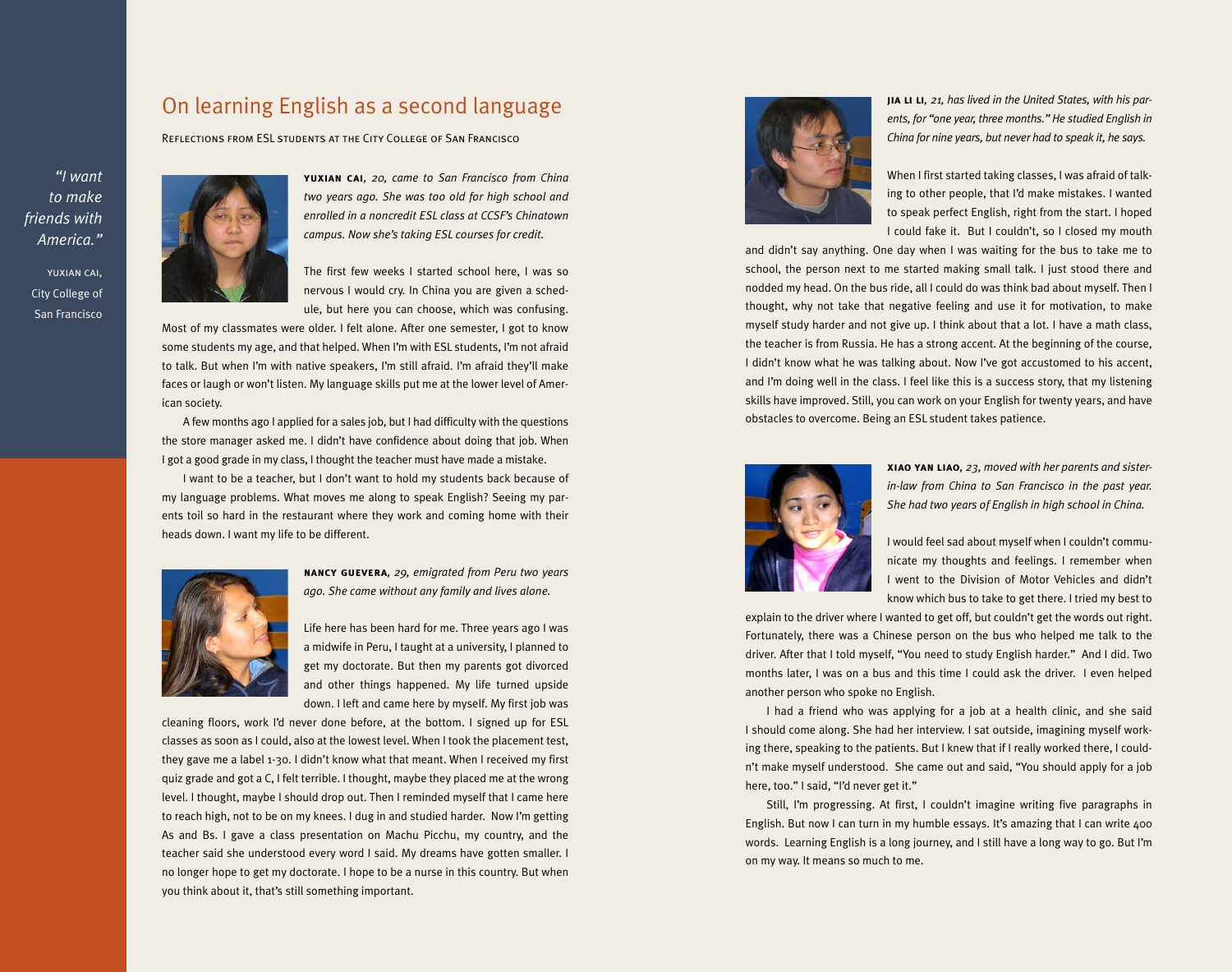construction workers prefer to stop at ESL class at 6:30 p.m. on their way home, rather than heading out for a class after supper.

Within the classroom, as faculty members work to draw students in and push them ahead, flexibility can also be an asset. Jana Zanetto, an ESL instructor at CCSF, says teaching ESL students requires "constant orchestration."

What works for one student often doesn't work for another. Every class is an incredible mix. You'll have a Russian student who's grown up in an education system that's pretty sophisticated, where questioning is rewarded, who may have attended college in Russia, and sitting next to him will be a Chinese student who completed five years of school in China, in a system where questioning or class discussion are unheard of, who is scared to death to speak in your class, who may want to be noticed but keeps entirely to himself. Each requires a different approach.

The process of innovation can also require rethinking assumptions and changing directions, even when an initiative is well under way. Robert Gabriner, Dean of Research, Planning, and Grants at CCSF, spent six years developing a comprehensive data management system for the college that ultimately proved a failure.

We knew what we wanted: an information-rich system that anyone could access in service of their work, that they knew would include accurate and up-to-date data, and that they didn't need to be a technician to use. We invested enormous resources and time building software we kept thinking we could make fly. But it never did. We suddenly realized that creating a decision support system that sat on the web would be much preferable and scrapped the software. Continuing to go down the first path, just because we'd invested in it so heavily, made little sense.

The web-based system the college now uses has transformed its decisionmaking.

At CCD, President Christine Johnson recalls, "As we began reaching out to high schools and high school students, we soon realized that we'd been trying to align the curriculum in the wrong direction." Rather than aligning the curriculum upward, from high school to college, "we needed to align downward, from what we were teaching at CCD to what was being taught in our city's high schools." Her close connections with the public school system buttress that ambitious endeavor, which demands continuous learning on the part of secondary teachers, as well as their students.



# Collaboration in Real Time

*At CCD there is a culture, an environment, where you get used to working collaboratively. It's what makes this place thrive. Every committee crosses disciplines and units. Every team is cross-functional, bringing together hourly/clerical staff, technical/professional staff, faculty, and administration. All meetings are open.*

*Kimberley Thompson,* Director of Institutional Planning, Community College of Denver

### **making collaboration a norm**

Higher education has long carved out turfs that separate departments and centers, administration and faculty, and historically, independence trumps collaboration among them. Sharon Seymour, the ESL Department Chair at City College of San Francisco, tells a familiar story:

It used to be that ESL noncredit was its own division and ESL credit [courses] fell under English. Even though it didn't serve anyone well, even though it made the transition from noncredit to credit harder for students, it was just the way it was done.

A stepped-up commitment to institution-wide collaboration opened a new chapter, however.

We took a hard look and merged the two departments. We also decided to use the same certification for instructors working in both programs, encouraging them to have a global understanding of the instructional needs and styles of ESL students.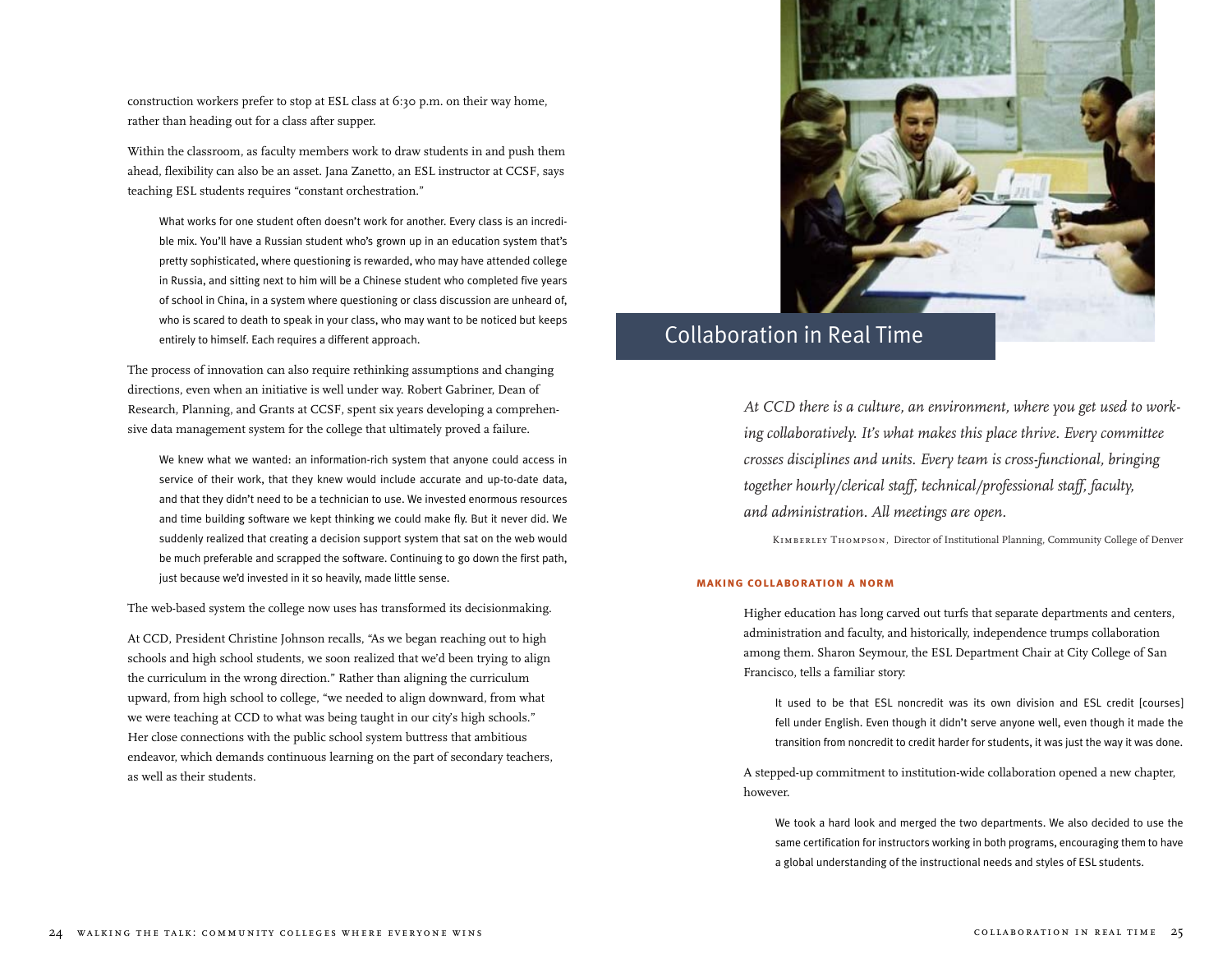The ESL Department, in turn, appointed an ESL coordinator at each of the six major campuses, and the coordinators began to meet weekly. Now these initial experiences with collaboration have spawned others. At CCSF's main campus, a buddy system pairs new and experienced ESL instructors, and at voluntary cluster

"When you see faculty around you going the extra mile, you're inspired to do so yourself."

meetings teachers compare and reflect on instructional strategies. "This collaboration has hidden benefits," says Jana Zanetto. "When you see faculty around you going the extra mile, you're inspired to do so yourself."

Both colleges have also experimented with "learning communities" that provide an occasion for faculty to work across disciplines. Instructors in CCSF's Bridges to Biotech program, for example, mesh their courses in mathematics, language, and biotechnology so student learning in one

class reinforces that in the other two. At CCD, instructors sometimes form pairs to provide back-to-back courses that feed off each other, like computer instruction and study skills, psychology and freshmen writing. "One of the biggest barriers for our nursing students was learning the math required to convert dosages," explains Jim Bryant, who helps promote and implement learning communities at CCD. "This started us thinking about all the ways the medical careers we were training students for called on computational skills. We began coupling courses like pharmacology and math, creating a two- to three-hour block of time with joint instruction."

One of the strongest examples of faculty collaboration at the community colleges of Denver and San Francisco involves instructional departments and student support services. At most colleges, teaching and counseling live and operate separately—but not at these two. CCSF's Patty Chong-Delon explains:

As counselors, it's critical that we build and tend to relationships with instructional departments. Without these relationships, we are hard pressed to advocate for students, guide them wisely, and bring student experiences to bear on instruction. You can't wave a wand and have collaboration magically materialize. You have to build it over time. But it's invaluable. Now when we see a need, we join forces with the instructional division best positioned to deliver it and put it in place. Sometimes the collaboration involves figuring out what's getting in the way and getting rid of it.

Michael Johnson at Community College of Denver grinningly describes the purposeful campaign, started in 2001, "to sneak our best student-support generalists behind 'enemy lines,' into teaching and learning." He continues:



Historically, there had always been a breakdown between instructional and student support services. For the good of our students, we vowed to end it. We took four case managers and placed them strategically in a handful of academic centers. To our amazement, they quickly became the "go-to" person in the centers, for both faculty and students. The gains in trust since then have been phenomenal. Case managers represent a value system that's considered radical by faculty: that instruction needs to adapt to the needs of students as much as the other way around.

To this list of what aggressive collaboration yields, City College of San Francisco's Chancellor would add better decisions. "We can't do without shared governance," says Philip Day. "It is the means by which we engage many people in the process of consultation and decisionmaking. There is no doubt in my mind that our decisions are better when as many voices as possible engage in the deliberative process."

#### **creating tools to support dialogue**

Collaboration will not happen without time set aside for people to meet, communicate, and plan. Meetings and committees provide the most common forums for these exchanges, and at CCD and CCSF intra- and inter-department meetings fill staff calendars. But both colleges employ additional communication tools, from daily emails to monthly departmental newsletters, that link and inform faculty and staff.

Until funding ended, a newsletter published by CCSF's ESL Department, *The Global Campus*, regularly included a feature story about how the college served language minority students. One issue highlighted seminars on academic literacy across the curriculum, which brought together faculty and staff in child development, business,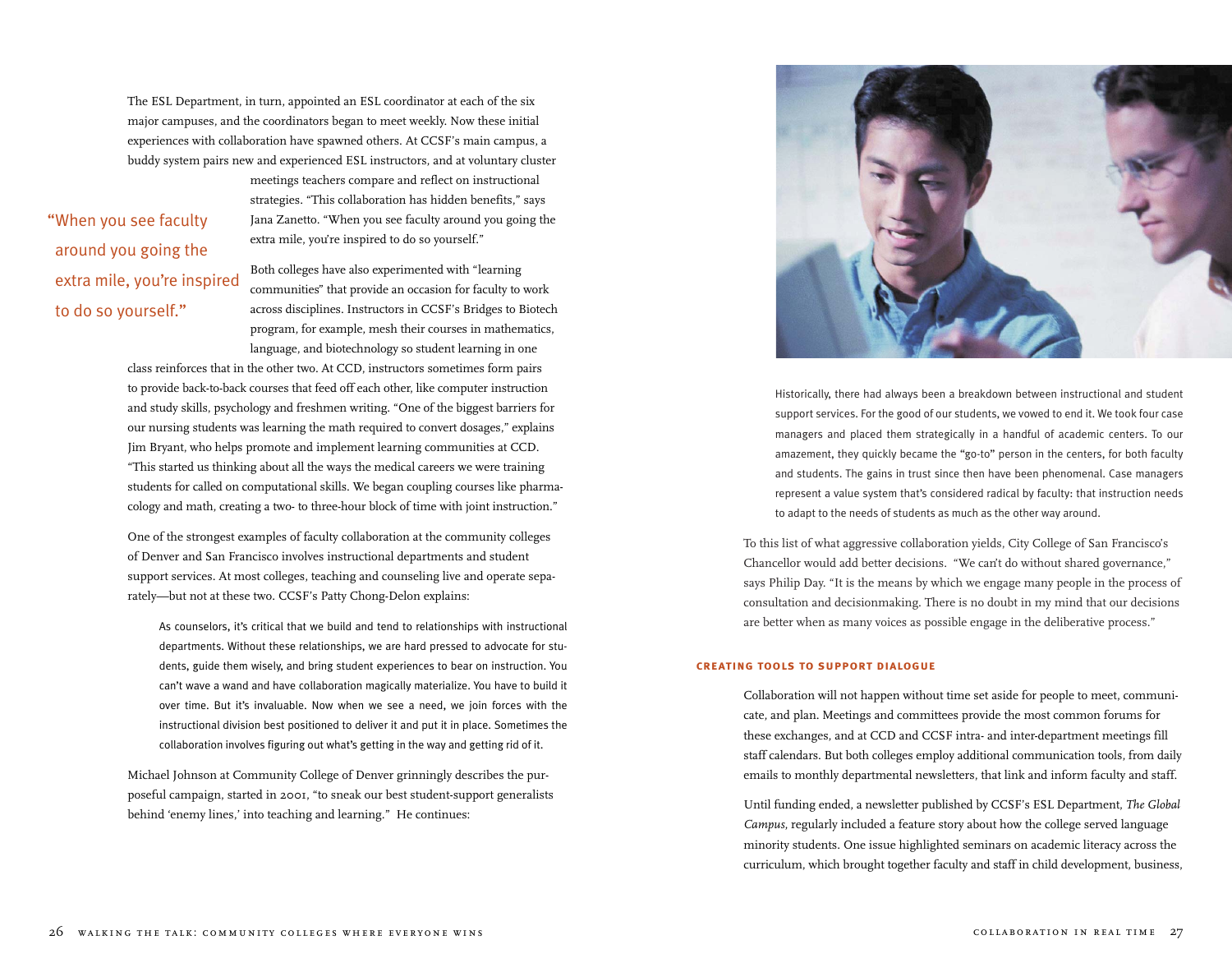social science, health science, graphic communications, Asian American studies, behavior science, and the pharmacy technician program. The same edition also described the latest research on helping second-language learners respond to

"We're always brainstorming. We value the data and we value the need to set aside time to reflect collaboratively on what it means."

written text. And it included results from a focus group in which ESL students talked about teaching strategies that helped or hurt their learning. (Examples of what helps: making time to answer student questions at the end of the class, being specific about the goals of homework assignments, breaking down large projects into small steps. Examples of what hurts: lecturing without writing sufficient notes on the board, assuming students understand current events.)

At Community College of Denver, the communications office issues a daily email that brings staff and faculty "breaking" news from its branches, centers, and departments, along with a constantly updated calendar of major staff meetings and college events taking place in the upcoming four weeks. Most items include a link for more information.

Both these colleges gather faculty members to examine data and use it for assessment and planning, which has proved an indispensable (though often provocative) tool to spur collaboration and dialogue. Several years ago at CCSF, for example, the data routinely collected about course completion rates suggested there was a bottleneck in the six-course pre-collegiate sequence in English. When that faculty took a closer look, it discovered that students bogged down in a handful of courses toward the middle of the sequence. Researcher and planner Robert Gabriner recalls:

As faculty went further into the data, they identified individual instructors whose curriculum and approach were out of synch. It was not a sweet process; indeed, there was some uproar. But when it ended, faculty had come together and aligned the curriculum in a way that worked for students and teachers alike. They also took their collaboration a step further and created a common exit exam for pre-collegiate English, which they now use regularly to calibrate their teaching.

Gabriner adds, "My office was part of the supporting cast of this story."

At CCD, the dean of students keeps a close eye on enrollment and retention data, watching for downturns in any department. When one occurs, she and her staff meet with that department's faculty, figuring out together what the numbers suggest and how they might turn them around. "We're always brainstorming together,"

Kim Poast says. "We value the data and we value the need to set aside time to reflect collaboratively on what it means."

### **welcoming community partners as equals**

Facilitating collaboration "in real time" is what her job is all about, explains CCSF's Phyllis McGuire. As Associate Vice Chancellor for Workforce and Economic Development, McGuire allies with over one hundred employment groups, from a hiring hall that recruits day laborers for hotel banquets to a small company that makes advanced sound systems. She sees herself as the liaison between "outside groups" with immediate needs and a fast timetable (such as employers, unions, and community groups) and "inside groups" with a broader view and a much slower pace (such as CCSF faculty and administration, or local and state government offices). She notes:

The success of so many of our programs depends on sustained relationships with community partners and bridging the very different cultures of higher education and the workplace. We collaborate at every step: agreeing there's a need for a specific program, co-designing it (with the students' needs foremost), troubleshooting, contextualizing it, and then creating or securing employment opportunities that represent a step up for students. You can't do it half-heartedly. You can't undervalue the first-hand experience community partners bring to the relationship.

Community College of Denver used several complementary strategies in its collaboration with that city's high schools, knowing that no one tactic could achieve their mutual goals. With the Denver Public Schools, it now offers an on-campus summer school for rising tenth- through twelfth-graders. Supported by the state of Colorado, it provides juniors and seniors with dual enrollment in any of CCD's courses. It also opens its classes to students at the Emily Griffith Opportunity High School, an alternative school for former dropouts, as well as offering college-level courses at the high school itself. In 2002, CCD co-designed and launched the city's first "early college high school" and in 2004 started Southwest Early College, a Denver charter school as its second, with more early college openings in planning. Most recently, in several Denver high schools the college has started reading, writing, and math labs that use individualized learning strategies honed in CCD labs over the years.

Each of these programs requires its own complex web of partnerships at the secondary level. "Our working relationships with area high schools are simply priceless," CCD's high school recruitment director, Ari Rosner-Salazar, says.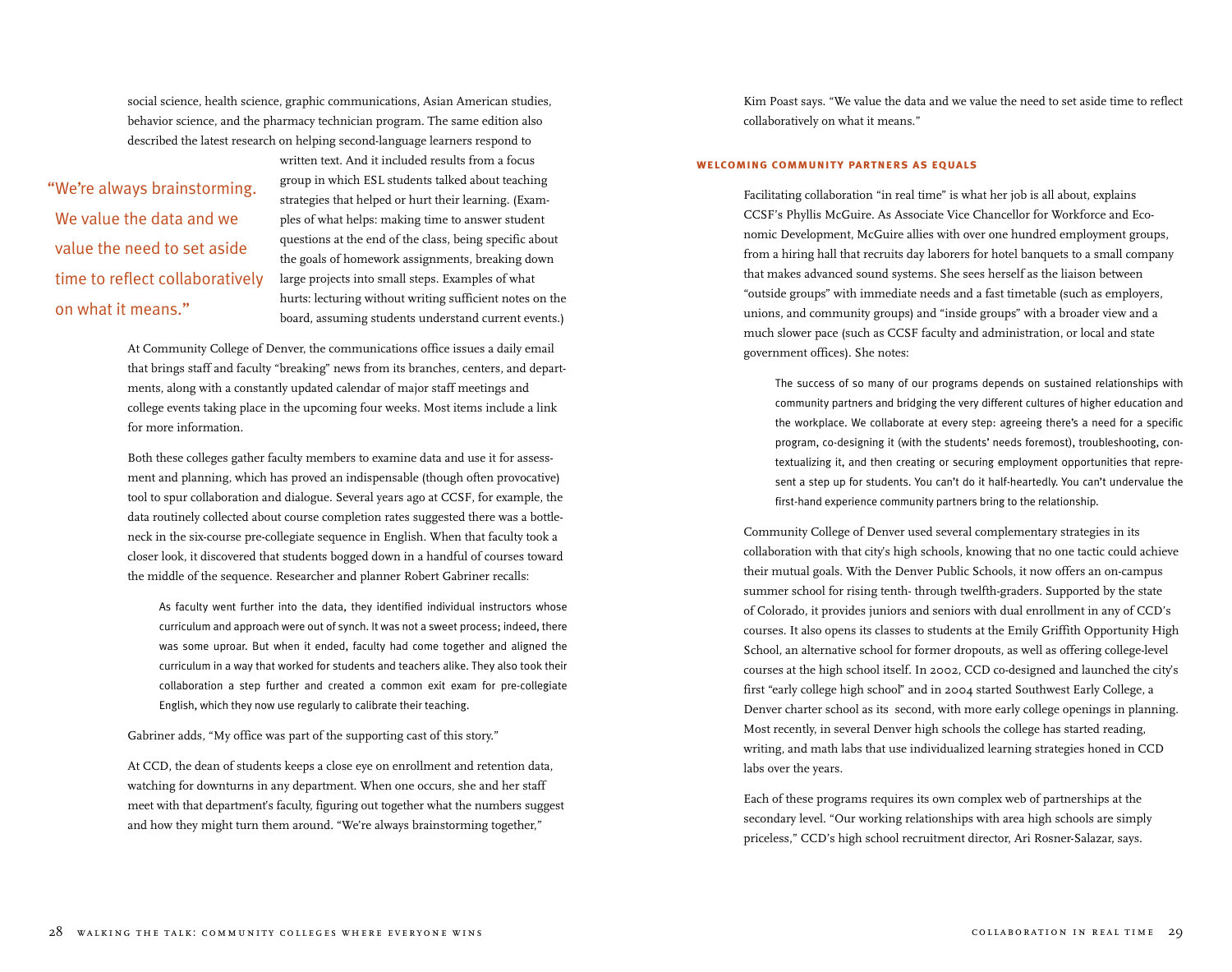When the need requires, these colleges collaborate with their communities at a very fine-grained level. For example, a Bay Area firm making high-tech sound systems approached CCSF for help teaching its foreign-born employees commonly used American idioms, conversation patterns, and job-related vocabulary.

CCD's Director of Workplace Learning, Elaine Baker, often serves as interpreter between her students and their employers, easing the social translations that confront women leaving welfare for the workplace.

Our students have few safety nets and their main safety net is each other, making loyalty critical. Their world is hugely interpersonal. The world of work, on the other hand, is transactional, and it's an enormous leap for these women to go from the interpersonal to the transactional. We help our students decode the transactional world, which also requires that they understand themselves, and we help their employers appreciate the interpersonal frames these women carry and how they may get in the way. The work world is performance based, and our students take everything so personally. We try to de-sensitize them and work with their employers to support them as they struggle to become contributors, instead of women holding on to a structure of dependence for their survival.

Data informs these collaborations in many ways. It can prod faculty together to ask hard questions and reconfigure instruction, and it then provides a yardstick to measure the results. Elaine Baker and her staff, for example, saw hard evidence that their attention to students' social translations paid off. In 2003-2004, 86 percent of the women found jobs, and 84 percent of those placed the previous year remained on the job.

Occasionally, surprising results of collaboration show up through informal data as well. Both parties in the partnership between CCSF and the sound company were pleased that the eighteen participating employees improved their listening and clarification skills and expanded their work vocabulary. But informal interviews revealed that they also grew more outgoing, improving the work environment for everyone and taking advantage of advancement opportunities.



# An Arm Around

*So many of our students are brave souls, striking through what feels like a wilderness to them, coming from extraordinarily humble circumstances. If we believe these students can succeed—which we do—then we have to support them in every way we can.*

*Michael Johnson,* Title V Training Coordinator, Community College of Denver

### **tailoring support to students' diverse needs**

Research on community colleges underscores again and again the importance of comprehensive supports for nontraditional students. So both CCSF and CCD think through the structure and staffing of student support services as carefully as they analyze teaching and learning. For example, CCSF used to have counseling staff act as generalists, housed under one roof but split by competing priorities. Reorganization has created distinct units focused on the needs of particular students: new, continuing, first-generation, international, and transfer. Counselor Chong-Delon explains:

The students' needs are so diverse and the help they need so varied. With transfer students, they often come to us having attended two or three colleges. What they need most is someone to help them identify their goals and then combine their transcripts to create a plan that will get them their degree as efficiently as possible. With new students, especially high school students, the issues are often affective. Sometimes they come in quite lost: they arrive late for their appointment, offer little in the way of conversation, have no clue what courses they want to take. In these instances, we help students select classes that explore interest areas and apply to various goals. We also help them create a network of people and places on campus they can turn to for help. We tailor our support to students.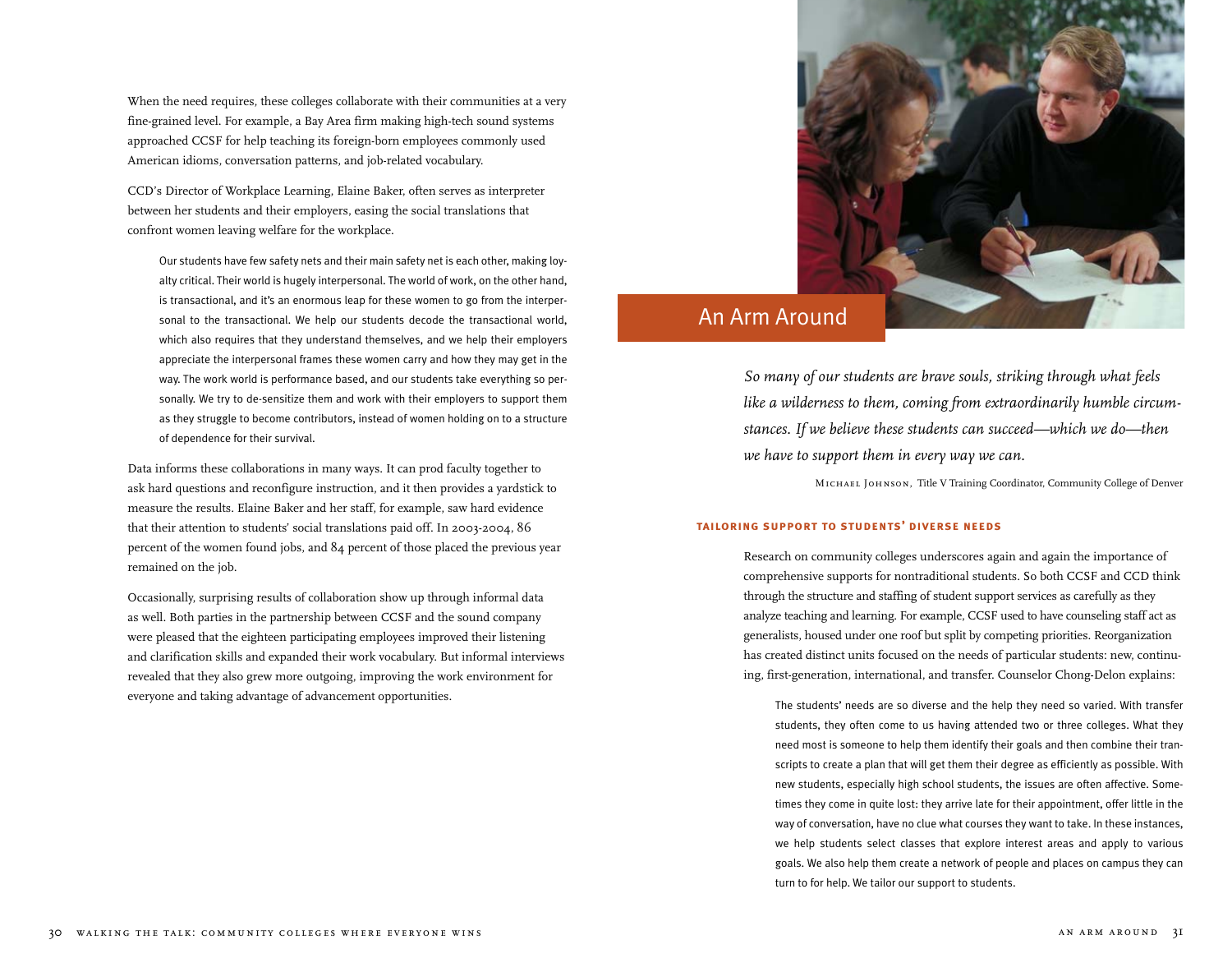For some counselors at City College of San Francisco, tailored support includes reaching out to students' families, according to Joanne Low at the Chinatown campus:

I cannot stress enough how important it is when working with first-generation students, especially Chinese, to embrace the whole family. We do best when we find ways to serve a family unit—the grandparents in naturalization classes, the parents in language classes, the children in credit courses. Linguistic isolation is the enemy for so many Chinese students.

At both these colleges, the instructional side and student support services—traditionally distant, if not at odds with one another—work hard to work together. CCSF considers its counselors faculty; they can affect policy, advocate for students, and sit on committees that make critical decisions affecting student progress. At CCD, case managers now work alongside instructional staff in several departments and wield influence throughout the college. Spreading academic advisement across the faculty and staff at CCD—every incoming student is assigned an adviser—helps seed a college-wide culture of student support.

CCD's case management model grew from its commitment to a holistic approach to students' development. "Case managers wear multiple hats, and that's just as it should be," Michael Johnson asserts. "They are academic advisers and, in effect, mental health counselors; they connect students with financial aid and registration; they are troubleshooters, problem solvers, crisis counselors."

Making student support a top priority has transformed both these community colleges, as faculty, counselors, and case managers work alongside each other with shared goals. "We've perfected the opposite of the cookie-cutter approach," says CCD President Christine Johnson. "In its place, we've created a culture where staff at every level open their hearts to students. They set the bar high, and then help students reach it. Even more amazing, we've created this culture in an institution where half of the faculty are part-time."

#### **tending to the little things**

"If we're to be effective as counselors, we need to see things from a student's point of view," says Patty Chong-Delon at CCSF. "Not just the big picture, but the little things that get in the way."

The Early Alert system in that college's ESL department, for example, helps faltering students in modest ways before they become overwhelmed. Jana Zanetto, the ESL instructor who oversees the system, explains:

We try to zero in on students who need a small push, who are on the borderline—and not so far behind that they will never pass. Typically faculty refer around 150 students to me, of which roughly half show up for a fifteen- to twenty-minute appointment. At these meetings, I tell students how much their teacher wants to see them succeed and then quickly try to create a caring space that encourages them to talk about what's getting in the way. Sometimes it's big, like a death in the family, but other times it's something small, like the student who could not hear well and masked the problem by sitting at the back of the classroom. I suggested he sit in the front and bring a tape recorder. With many Latino students the issue is academic confidence. A few words of encouragement can be like a shot in the arm.

At the end of the semester, Zanetto always compares what happened to the students she counseled versus those who did not come in. "The ones I saw invariably fare better," she says. "It shows the power of small interventions that come at the right time." CCD's Michael Johnson also emphasizes the importance of timeliness: "Run around is the enemy for these students. More often than not, they need help within the space of three hours, not three days."

Both colleges also help students negotiate the foreign territory of college in numerous small ways: course registration, financial aid, even finding their way around campus. Michael Johnson describes some of the special attention CCD gives students enrolled in CCD's First Generation School Success and TRIO programs:

We have an early registration system where we call students, bring them in, and make sure they sit right here and sign up. If they aren't familiar with online registration, we teach them what to do. We do the same with financial aid, making sure they apply early and helping them fill out the online forms. We give them maps of the campus and make sure they know exactly where they can find a particular office or resource. We train them in all of the little things they need to know, which otherwise can be intimidating.

"We also teach them how to ask questions," adds CCD counselor Ari Rosner-Salazar. "We lose students for silly reasons. Maybe they don't know where to get their picture ID, or when they see a 'TR' in the course schedule, they don't know it means Thursday. We tell them to ask when they don't know, that there's no such thing as a stupid question."

Many students need continuous intensive support. Counselors at City College of San Francisco may see a student seven or eight times in a semester; in between, they assign small tasks like attending a special workshop or seeing an instructor about a difficulty in class.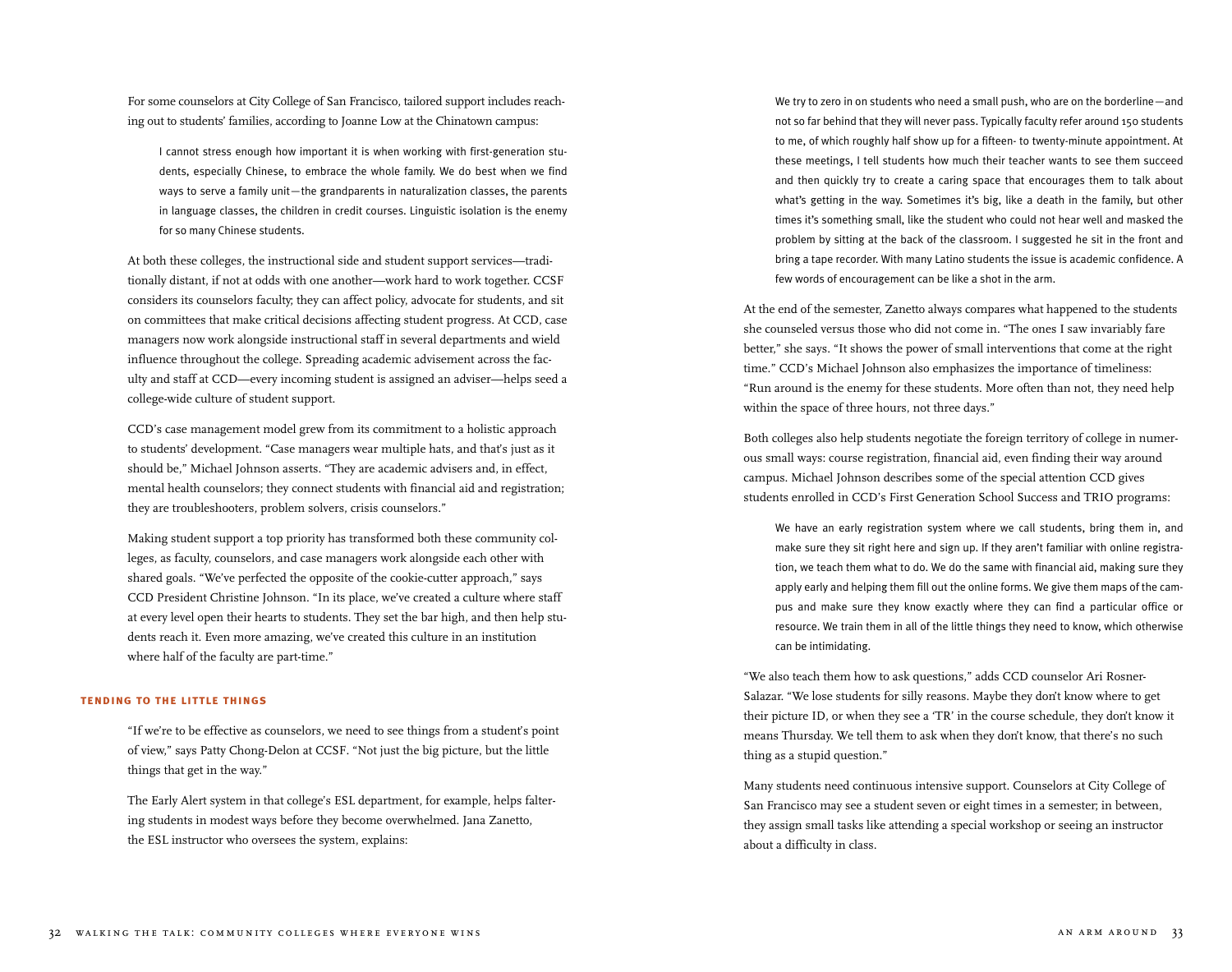Easily accessible data helps staff pinpoint the places where students need assistance. The web-based CCSF data system allows counselors to get immediate answers to their questions about students, and CCD also has a user-friendly student information system. Both colleges regularly solicit student feedback on the counseling they receive; at CCSF, students even evaluate individual counselors.

The data collected at Community College of Denver could not be more fine-grained. Even the college's food bank records which items students request most, and keeps them in stock.

#### **a proactive, asset-based approach**

"One of the most important questions we asked ourselves when we began to develop the case management approach is whether we were going to be proactive or reactive," CCD's Michael Johnson recalls. He and his staff elected to do the first, carving out an approach that is proactive, intensive and, in some ways, intrusive.

We let students know what to expect up front, that we'll be checking in with them several times a month, that we expect them to contact us immediately when an issue arises. We ask their teachers to send us regular progress reports, noting their grades and classroom participation. We demand that our students engage with us, even more so when the going is tough, when their first instinct may be to check out. While a lot of the more independent, traditional middle-class students wouldn't respond well to this intrusive advising, these students, when they learn to trust us, are thankful.

"We work for them, but they must be active collaborators," Todd Ramirez, the case manager for first-generation students, emphasizes. The college sets clear rules of engagement: To stay part of the program and keep their financial aid, students must maintain a 2.0 GPA and complete 75 percent of their courses.

Sometimes the proactive approach requires helping students to renegotiate their identities. Many must discard the notion that they are not "college material" before believing that they deserve success and can achieve it. Occasionally, this renegotiation reaches even deeper, as Elaine Baker, who oversees CCD's efforts in moving students from welfare to work, attests:

The women we work with no longer have a community that can support them living marginal lives, outside the mainstream, waiting on their next government check. In a certain sense, it's been freeing for those women who wanted to get a job and move on; they no longer are surrounded by a culture that works against this. Still, these women are hard pressed to see themselves as belonging here, in college. They bring the marginality of their community with them. Our task is to help these women help themselves, as students, as working members of society, as contributors, and not just dependents. It's not the instructional element that's hard. We can control that. What we can't control is how our students react to stress, to ambiguities. Our start-

"We no longer say a student failed or passed an assessment test, but where they placed. We prize what students can do instead of lamenting what they can't." ing point is to create a "community of practice" where these women can begin renegotiating their identities in an environment that's safe.

At the core of all these supports lies a deep commitment to building upon students' strengths rather than focusing on their limitations. Both these colleges resist using easy, disparaging terms ("failed the assessment test," "basement math," "remedial," "unprepared") to categorize students whose background makes higher education such a huge reach. Denver's Dean of Students, Kim Poast, tells of a colleague who quips, "Anybody can come to CCD and anybody does."

To shift that deficit-based paradigm takes not just sensitivity but hard work, and Community College of Denver and City College of San Francisco have made it their mission. Dean Poast notes:

We put this shift into practice in ways that are big and small. In many colleges, for example, students who do poorly on an assessment test in one subject find themselves in developmental courses for all of their subjects. Here, we make sure that students in developmental courses also take regular courses, tapping their strengths at the same time that we support their weaknesses. We no longer say a student failed or passed an assessment test, but where they placed. These adjustments all add up to create a culture that prizes what students can do instead of lamenting what they can't.

In the end, "what so many of these students need is sheer encouragement," CCD case manager Todd Ramirez points out. "It's the key that unlocks so much potential."

As they dedicate themselves to the futures of 11.5 million students around the country, community colleges themselves also need and deserve that encouragement. By taking a close look at two of the best—City College of San Francisco and Community College of Denver—others may cull new ideas, practices, and tools for their own continued improvement and success. No more important work faces the nation than nurturing and developing the enormous assets of its people, especially those once swept aside. In this new era, community colleges have taken up that work with a will.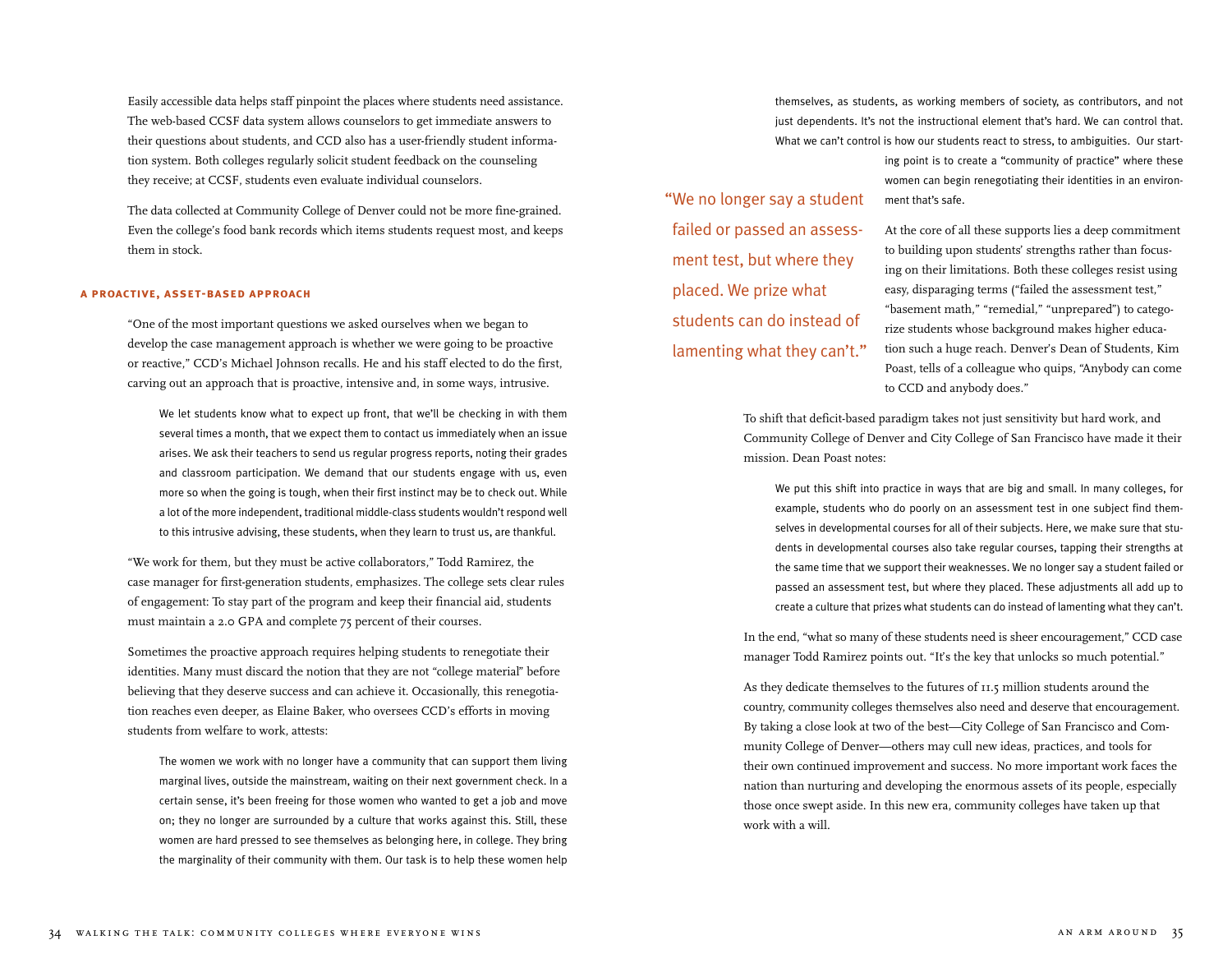### On the value of education and how it fits in a life

Two older students at CC San Francisco and Denver look back and ahead



**mei yen huang***, 41, came to San Francisco from Taiwan ten years ago with her son. Her father, a farmer, didn't see much value in girls attending school. In Taiwan, she finished fifth grade and then went to work in a skin care salon. She did the same work in San Francisco, supporting her son through college. When he graduated, she decided it was "my turn to breathe."* 

For twenty years I worked so, so hard. I forgot how to think, how to live. I call it the Chinese way: work, work, work to make enough money to open your own shop, then work, work, work some more until you die. That's all many immigrants know. I was no different. Now I have the money to live on, and I want a chance to breathe and grow, to get an education. Making money can't be the only goal in life. It's a goal that can trap you in the end. That's what I think.

I signed up for ESL classes at the Chinatown campus, noncredit, but I wasn't satisfied. I decided to go all the way and become a full-time student. The first time I met with my counselor, she told me, "Mei Yen, you must have a plan. You need to know what you want to accomplish and how to make it happen." She's right. I have my goals, my plans. Even if they change, which can be good, I have a direction. And I'm always checking in with my counselor.

I think about how time speeds up or slows down, how it measures a life. I used to be impatient. I wanted the hours to fly by when I was at the beauty salon. Before I knew it, that's just what happened. The time flew away. With college, I've learned to think differently. I know it will take me a long time to graduate with a bachelor's degree, I can't count the number of years it will take. But each hour is precious now and I want them all. It's education that makes you special. You need to use your time to better yourself.

Being a good student takes a strategy, my counselor says. I have mine. I always, always ask questions when I don't understand. I make my teachers respond to me, even if they say "Mei Yen, not again!" I break down what I have to do into small steps, and I'm happy for each one I take.

Education gives you a choice. If you only work hard and make money and do nothing else, you have only one card in your hand. Many immigrants think getting ahead is like a card game, that it's all about luck. I tell them it's about good ideas, not luck. I want to have a lot of cards in my hand. I'm not waiting for luck.



**bertha cerda***, 44, is from Nicaragua. She immigrated to Los Angeles when she was a teenager and, foregoing school for work, built up a small wholesale flower business in South Central LA. In 1991, the riots that followed the Rodney King case set her business in flames. She lost everything and decided to start fresh in Denver, with her three daughters. Four years ago one of her daughters died suddenly.*

When my daughter died, life lost its importance. I decided it was time to go back to Nicaragua. But when my oldest daughter said that she was going to stay and move in with her boyfriend, I decided to stay, too, and keep her under my roof. But I was lost. I looked for work, wandered around, and one day found myself here at the CCD campus. I went to the registration office and asked about how you signed up for a course. A woman asked me about my experience and my interests and I mentioned day care. She told me about early childhood education and said to take a few courses. "I have a problem," I said, "I don't have money for school." She said, "Well, I bet you qualify for a grant." I did. For both of my daughters, I paid for their education. I didn't know there was such a thing as financial aid. Nobody told me how to do it, that I could do it. What's happened since has changed my life.

So I finished the early childhood courses, but then I realized I'd earn only \$8 an hour. I decided to study more and get my certificate [to be an early childhood provider]. Then I thought, is that what I really want? Why stop there? Yes, here I am forty-four and wondering what I want to do with my life. I decided I'd go to school for four years and get my B.A. degree. Slowly but surely, I'll get that four-year degree. It's like lifting weights. In high school, you lift fifteen pounds, at CCD you lift thirty, at the university you lift sixty pounds. You build up your strength.

But it still takes will power. I put up signs all over my bedroom, I really do, to inspire me, especially when I'm feeling discouraged. I tell myself again and again, "I like school." You have to clean up the spider webs in your brain, the ideas that get in the way. My counselor here at CCD says the key is to find something you like, then you don't have to force yourself.

The value of an education isn't money but the wider perspective it gives you. Education is like planting a tree. You can plant a bush or a tree, a tomato plant or an avocado tree. With a tomato plant, you get fruit quickly, but the plant has a short life. If you plant an avocado tree, it grows slowly; at first there's no fruit, but in five years it will give you fruit not just for one season, but for a lifetime.

My mother is so proud of what I'm doing, my daughter, she's eight, is so proud I'm going to college. They had a ceremony for the graduates of the TRIO program and my mother and daughter came. How they smiled.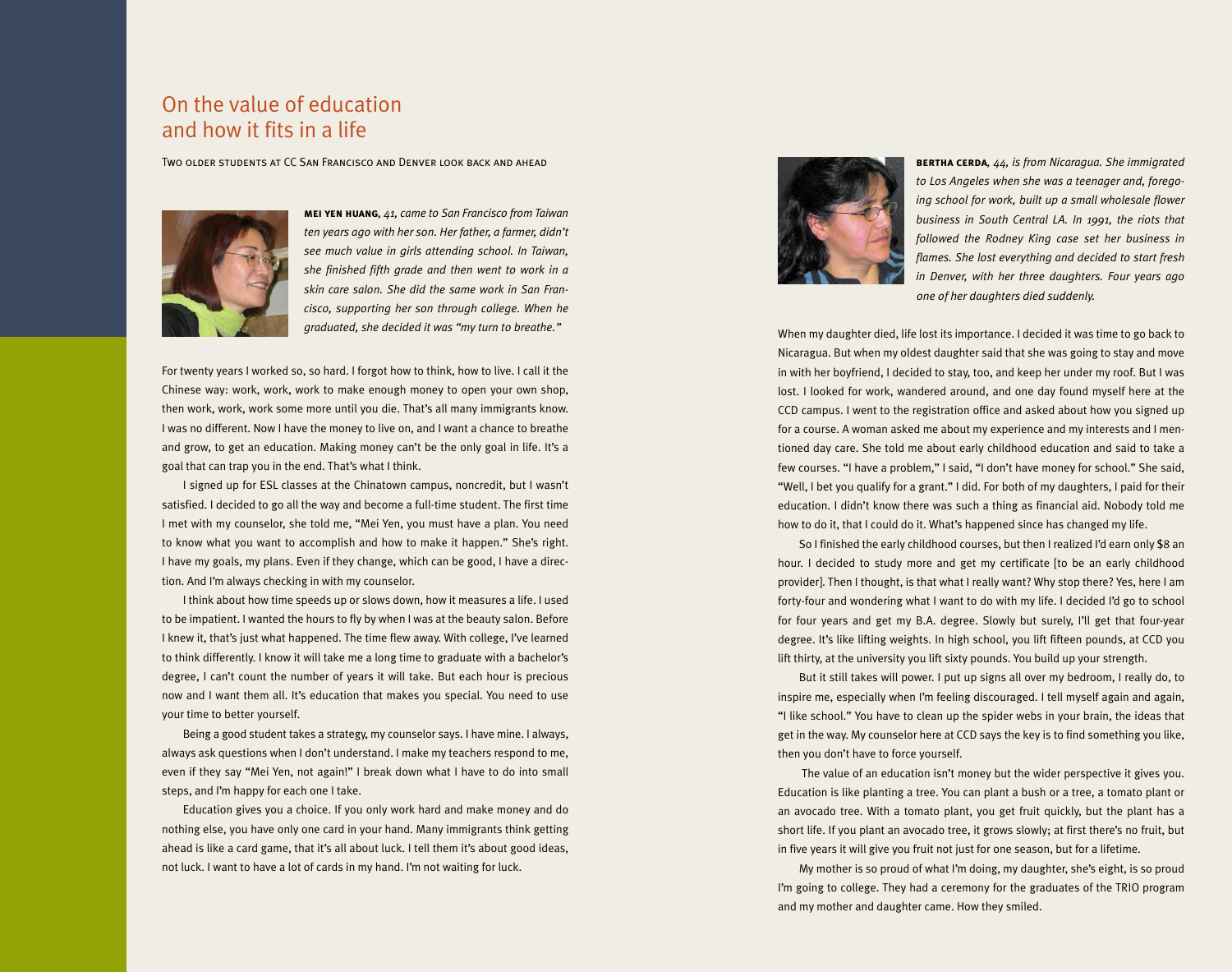### **Albuquerque Technical Vocational Institute** ★

TVI serves a region whose residents are more than 50 percent minority, particularly Hispanic and Native American. In a state with very low high school graduation rates, improved student success is a top "Leadership Priority." TVI tracks retention rates, student satisfaction, number of graduates, and student job placement rates annually, comparing them to benchmarks set in the college's strategic plan.

Analysis of student outcome data has resulted in several innovations: more links between remedial and credit courses; a program to identify trade program students who are close to qualifying for their degrees but at risk of not completing; assessment of thousands of high school students annually with a mobile computerized testing station; and the development of for-credit college success courses. A unique innovation is the "achievement coach," a counselor funded in each department's base budget whose sole purpose is to help students succeed.

TVI has been particularly successful with Native American students; they enroll and graduate in percentages larger than their proportion in the local population. The developmental education division is helping TVI improve retention rates: of 2,800 first-time students who took remedial courses in 2001-02, 72 percent continued into the second semester, compared to 55 percent for those who did not take developmental courses. The division maintains a high proportion of full-time faculty, created an innovative learning communities program, and invests heavily in professional development.

### **Bunker Hill Community College** ★

With the arrival of a new president in 1997, Bunker Hill Community College in Boston began a wholesale transformation process, bringing the college and the community face to face, to explore strategies to expand student access and success.

Approximately 60 percent of Bunker Hill stu-

dents are Asian, Latino, or African American, with representation from 92 countries. The percentage of academically disadvantaged students increased from 48 to 62 percent in four years, and about 85 percent of incoming freshmen placed in at least one developmental course in 2002-03. Retention rates in developmental reading and writing courses are above 90 percent, with 70 percent of students passing with grades of at least C. Contributing to this success story are strong community partnerships with local public schools and industries.

Bunker Hill's investment in technology as an instructional and academic support tool bears witness to the institution's efforts to meet student demand. Online courses began serving 25 students in 1999 and now reach more than 1,600 students. Supplementing instruction, both advising and tutoring services are available to students online. In 2003-04, Bunker Hill established an Early Alert system. This web-based notification system triggers meetings with students to create an academic plan and benefit from campus support services.

### **San Jacinto College North** ★

San Jacinto College North has seen its student demographic profile change dramatically in the past decade; today, 36 percent are Hispanic, most are from low-income families, and 95 percent are first-generation college-goers.

The college has restructured developmental education, increasing the number of full-time math and reading faculty, providing professional development, and introducing technology to improve students' literacy skills. The Tutoring Resource Assistance Center, which is closely integrated with Student Support Services, provides individualized and small-group support. Retention specialists keep students connected. As a result, 60 percent of developmental students who enter college algebra

receive a grade of C or better, a stronger showing than for those who test directly into algebra. Since 1996, the one-semester retention rate has improved from 62 to 67 percent. The number of associate's degree graduates rose from 126 to 181 in five years. The school has reversed a slide in enrollments, which have risen more than 25 percent from 1996.

Creative grantsmanship has enabled the college to expand intensive student support services and to construct a community resource and training center in the isolated, underserved Galena Park Neighborhood.

### **San Juan College**  ★

For young people and adults across an expansive rural region in northwest New Mexico, San Juan College is the primary pathway to educational and economic opportunity. Almost 40 percent of the students are minority, primarily Native Americans and Hispanics; 85 percent are first-generation college-goers, and 98 percent of new students in 2001-02 placed into at least one developmental education course.

SJC uses collaborative processes, data-driven decision making, and strong leadership to continually improve its programs and student outcomes. Its Quality Council, comprised of faculty, staff, and students, focus on five priorities: student learning, student support, community linkages, technology, and organizational development.

An institution-wide faculty process has driven several innovations: college-wide Common Student Learning Outcomes; instructional support classes in English and reading; mandatory placement in developmental courses; and mandatory advisement.

SJC's Native American Program provides support from recruitment through graduation or transfer to students from over three dozen Native American tribes. This has helped increase the Native American graduation rate by 72 percent since 1996.

Business partnerships help local energy companies respond to worker shortages: 98 percent of SJC's Regional Energy Training Center graduates have found employment or advanced in their field. The college also provides social services, child care, and dental care to uninsured low-income residents.

### **Tallahassee Community College** ★

Tallahassee Community College is well-known for its success as a stepping stone to four-year colleges, with its proximity to both Florida State University and Florida A&M. New leadership has added an institutional commitment to closing the achievement gap that has kept minority degree completion and transfer rates well below those of whites. Using data on student outcomes to assess and improve instructional and support strategies, TCC has made great strides. It has expanded and elevated the GED program as a bridge to college; invested in partnerships in largely African American Gadsden County; and strengthened developmental education through a new College Success course, extensive advising for incoming students, and redesigned remedial classes.

The turnaround is showing results. The percentage of African Americans attending TCC is proportional to the percentage of blacks in the region's graduating class. Improvement in developmental education is speeding the progression of incoming students into college-level English and math classes.

The college is an innovator in the use of technology to improve instruction. The freshman English composition class has been revamped to be more interactive and to promote web-based communication for feedback on writing assignments. The completion rate in this class is 72 percent, compared to 50 percent in the traditional remedial English class.